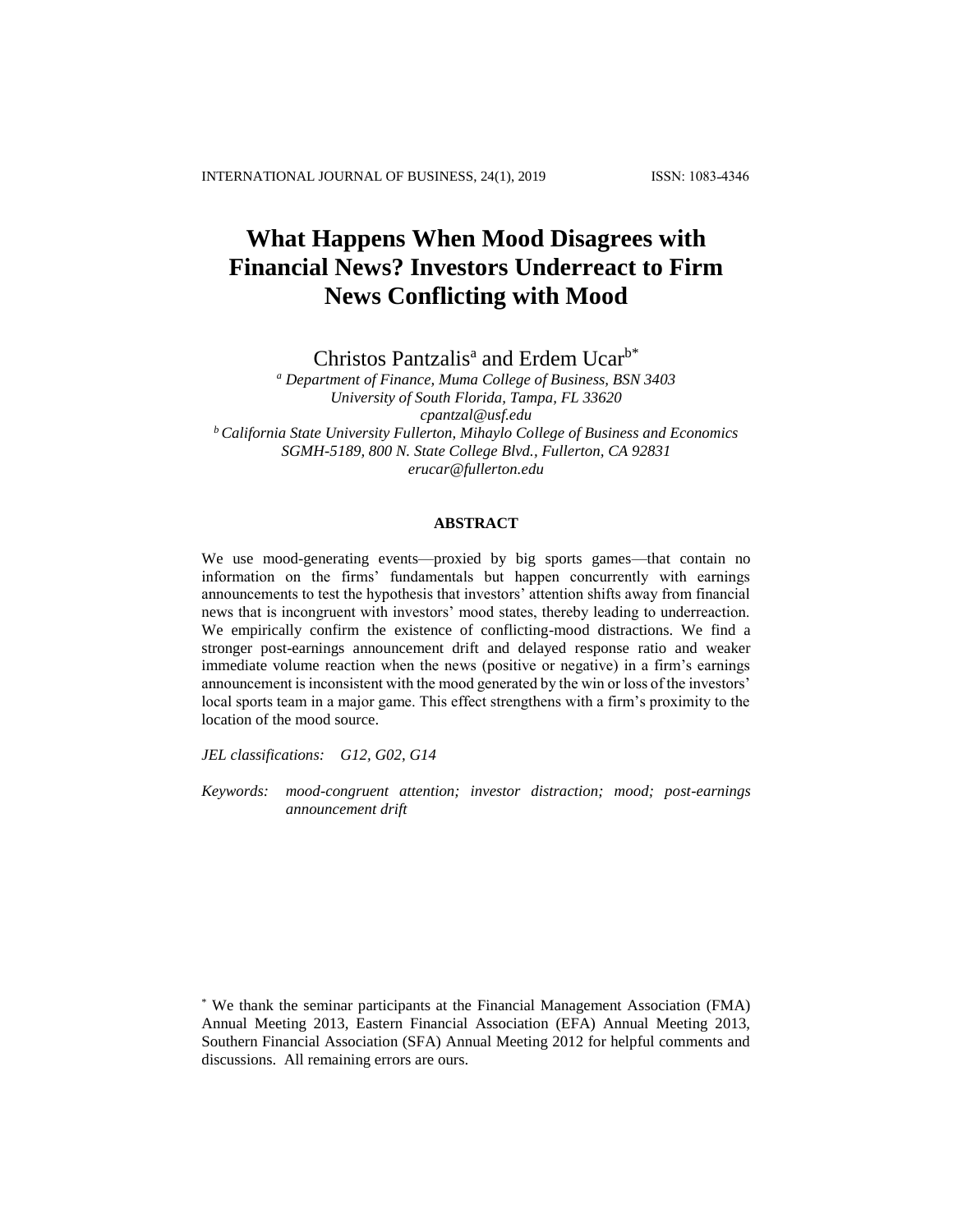## **I. INTRODUCTION**

Although there are many studies of investor sentiment showing the impact of mood states on asset prices, there is little evidence from the finance literature on the impact of mood on investors' attention allocation. Specifically, past studies of investor attention allocation have focused solely on three main kinds of *mood congruent* effects: (1) the relationship of asset prices to exogenous mood shifters like sports events (e.g., Edmans et al., 2007), weather (e.g., Saunders, 1993), health related factors (e.g., Pantzalis and Ucar 2017), advertising (e.g., Lou, 2014), and religious factors (e.g., Pantzalis and Ucar, 2014); (2) mood-congruent judgment bias (e.g., Agarwal, Duchin and Sosyura, 2012), and (3) mood-congruent memory (e.g., Bodoh-Creed, 2015). Conversely, the behavioral sciences literature contains extensive psychological evidence on mood-induced attention changes and judgment biases (e.g., Isen, 1984; Tversky and Kahneman, 1973). We posit that mood can lead to investor distraction because it can cause cognitive biases through its influence on memory, evaluation, and behavior (e.g., Gardner, 1985; Forgas, 1992).

In this paper, we empirically investigate whether investor behavior reflects a human tendency to focus on mood-congruent content when the investor is processing information. In particular, we examine the role of investors' mood states that play in allocating attention to or ignoring new firm information. We extend the literature on investor inattention by introducing a new type of investor distraction, which we call *conflicting-mood investor distraction*, and by examining whether it can cause underreaction to earnings news that conflicts with investors' mood states. We use big sports events as a proxy for exogenous mood-generating shocks to investors' information environments and empirically test whether sports moods can serve as an affective background filter through which investors appraise relevant firm information contained in earnings announcements. We posit that investors experiencing a good sports mood state are looking at the world through rose-colored glasses (Schweitzer et al., 1992). When called upon to process earnings news, they will do so in a mood-congruent way, i.e., by emphasizing the positive and overlooking or discounting the negative pieces of information. In this case, we expect negative earnings news to be reflected in prices with delay, causing prices to display a negative post-earnings announcement drift (PEAD). Similarly, when investors experience a bad sports mood state, we posit that they will tend to focus more on the negative earnings news and less on the positive. In this case, we expect the underreaction to positive earnings news to be reflected in a positive PEAD.

Our results provide strong support for the *conflicting-mood distraction* hypothesis. We find high levels of delayed response to firms' news when the firms which are located near cities with teams competing in big sports events announce earnings around the day of the sports event and when the type of earnings news (positive or negative) differs from the sports mood-state experienced by local investors. This effect is both statistically and economically significant and on average accounts for up to an additional 9% of PEAD. Also consistent with the view that investors' mood states can cause a distraction in the form of inattention to mood-incongruent firm news, we find that trading volume declines around the time of the games for firms located around cities with teams competing in big sports events. Furthermore, the results are stronger for the subsamples of firms located closer to the home areas of teams competing in the big games, where sports mood is expected to be stronger. Since the conflicting-mood distraction effect manifests itself through a local investor base channel, our evidence also highlights the importance of the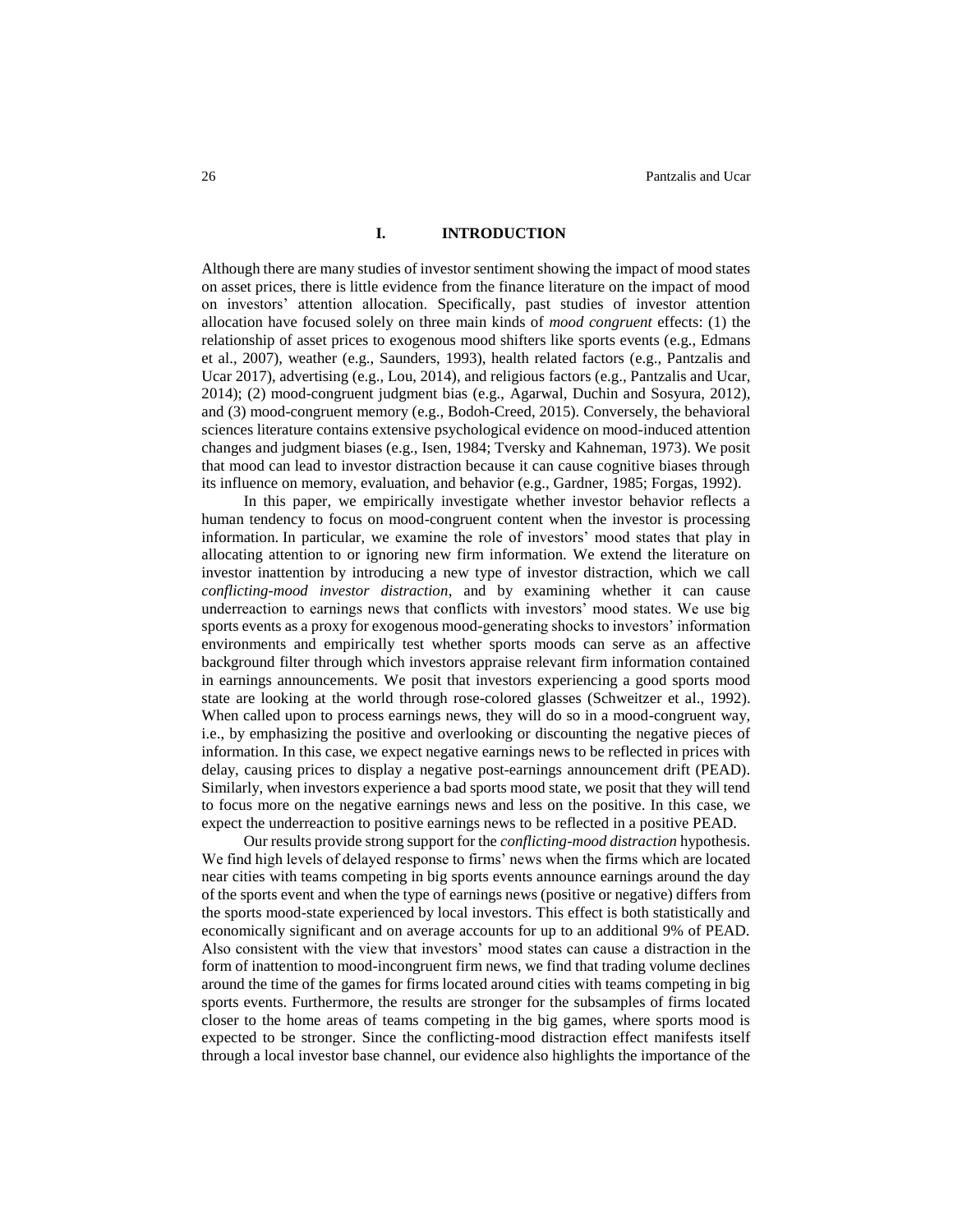local component of stock pricing, which has not received sufficient attention in many other studies except those focusing on the local bias. Our findings essentially suggest that mood-generating news unrelated to and incongruent with the mood induced by the firm's news can shift attention away from the earnings announcement and thereby lead to underreaction to the announcement; we call these "conflicting-mood distraction effects."

Delayed-response ratio tests also show empirical findings similar to our PEAD tests. Earnings announcements by firms located close to cities with teams competing in big sports events (which generate a sports mood) have a large delayed portion of the stock response (i.e., up to 75% of the long-term response). The portion of the delayed price response declines with firm distance from the mood source, i.e., from the home cities of the teams competing in the big games. This finding is particularly pronounced among firms that display a combination of (1) *positive* earnings surprises and headquarters' locations close to cities hosting sports teams that *lost* in a big sports event, and to a lesser extent, (2) *negative* earnings surprises and headquarters' locations close to cities hosting teams that *won* in a big sports event. Thus, the *conflicting-mood distraction* effect is asymmetric and consistent with prior studies that show differences in the way information is processed under positive versus negative mood states (e.g., Forgas, 1992; Sinclair and Mark, 1992; Edmans et al., 2007).

We choose big sports events as the basis for this empirical analysis of moodinduced investor distraction for several reasons. First, it is well established that moods produced by big sports events can have a direct emotional effect on stock prices and economic outcomes. Second, sports events have an impact on a sizeable portion of society, and the sports-induced mood is observed at both the individual and the community levels (White, 1989; Wann et al., 2001). Big sports events can potentially trigger "socially induced" mood contagion stimulated through social interactions. Mood contagion may, in turn, stimulate similarity in changes of attention within a group (e.g., Hatfield et al., 1993). People are exposed to the subject of important sports events through their daily social interactions. For example, recent Gallup polls show that almost 60% of Americans are sports fans. This statistic highlights how big importance of sports in the U.S. In addition, "upper-income Americans (68%) [are] significantly more likely to be sports fans than those residing in lower-income (54%) and middle-income households (55%)." As upper-income people are expected to have higher stock market participation rates than lower-income people, sports news can be considered a good choice of an exogenous factor distracting investors, especially retail investors. Major sports events, such as the Super Bowl, are intensely followed by a large proportion of the population with substantial media coverage not only during the actual time of the games but also during pre- and post-game periods. For example, in 2017, the most-viewed TV show was the Super Bowl and eight of the top 10 most-viewed TV shows, including all of the top three, were sports games. Moreover, local fan bases are strong in the U.S: almost 90% of local populations in locations ranked top in terms of local football fans watched, attended or listened to their teams during a year, according to an online report on sports. The same report states that as much as 70%-80% of local populations support their football teams in the other top locations. Other sports have similarly strong local fan support (e.g., almost two-thirds of the local population watched, attended or listened to their local basketball team in the top location of local fans.) These statistics suggest that sports news related to local sports teams can create a strong mood effect on local people, including local investors. Third, sports events are appropriate for a study of investor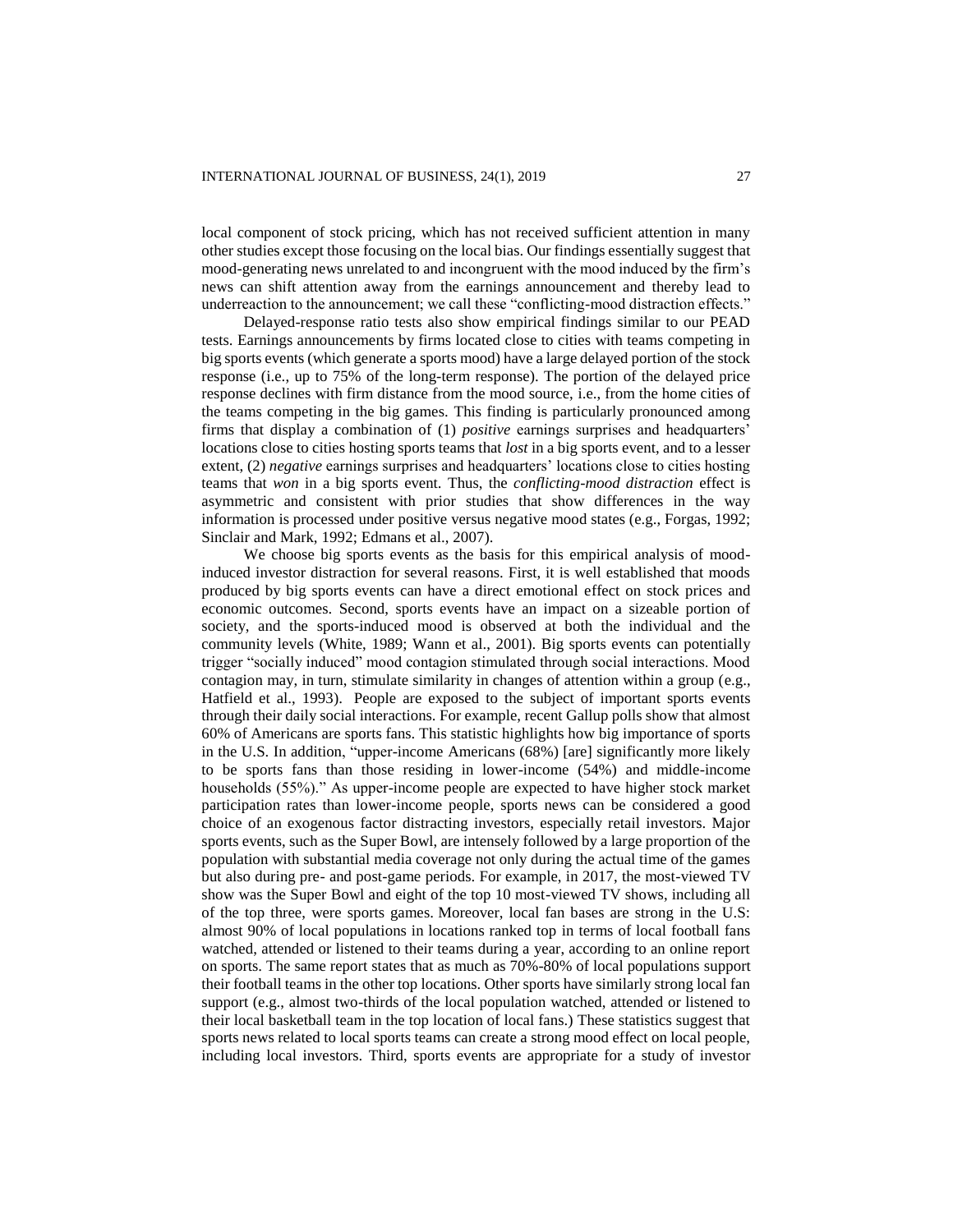distraction because, by definition, they do not produce any information that is either related to the firms' fundamentals or relevant for investment decisions. Consequently, finding underreaction to earnings news can only be interpreted as the result of big sports events' impacts on investors' information processing, in the form of inattention to earnings news which is inconsistent with investors' mood states.

We use earnings announcements as our test environment because they constitute firm news, which investors typically pay close attention to, and occur regularly on a quarterly basis but not always on the same calendar day. Also, any sports-induced mood state that affects stock price reaction to earnings news is expected to be more pronounced when the investor base overlaps with the sports fan base, i.e., among "local" firms located near the home city of the teams competing in the big game. Thus, if stock prices have a significant local component (Pirinsky and Wang, 2006), there should be more postearnings announcement drift caused by conflicting-mood distraction for local firms around the time of big sports games.

Our paper is closer in spirit to the recent literature on investors' limited attention; these studies provide evidence of distracting effects associated with an array of different kinds of news (e.g., simultaneous news from other companies, timing/day of the corporate event, etc.) that are related to the primary corporate event. The main distinction between our paper and the earlier papers in the literature is that our paper presents evidence of investor distraction caused by limited attention to relevant information which conflicts with the mood generated by an exogenous factor, whereas the earlier papers show a distraction effect induced by factors that do not include any mood content that could cause judgment bias and/or cause an attention shift toward certain types of information. Moreover, our paper provides a novel approach to the investigation of mood effects on investor attention by focusing on exposure to sports news that by design is unrelated to investment decisions but is a source of mood. In a recent theoretical paper, Bodoh-Creed (2015) provides a model for the impact of mood-congruent memory on financial outcomes. Our results are in line with his model. Big sports events exogenously change investors' moods and cause attention allocation to shift toward mood-congruent financial news and to shift away from the financial news that conflicts with investors' mood states.

## **II. DATA AND SAMPLE SELECTION**

We include earnings announcements of NYSE, AMEX and NASDAQ firms that issued earnings news within the  $(-1, +2)$  trading day window around dates of widely followed sports games in the U.S. Firm location information is crucial in terms of measuring a firm's proximity to the source of the mood induced by sports events in our paper. We use firm location information from the Compact Disclosure, which provides the firms' correct locations at any point in time and accounts for headquarter changes. We match available headquarter zip code information with the zip code information in Census files. After imposing these requirements, we end up with 97,304 earnings announcements occurring between 1989 and 2006.

Of this entire sample of quarterly earnings announcements, 5,096 announcements are within the  $(-1, +2)$  trading-day window around the dates of major sports events. We use Google web search and sports statistics websites to identify dates for the following major U.S. sports events: the Super Bowl, AFC and NFC championship games, NBA playoffs final games (if it is the  $6<sup>th</sup>$  or  $7<sup>th</sup>$  game of the best-of-seven series), MLB playoff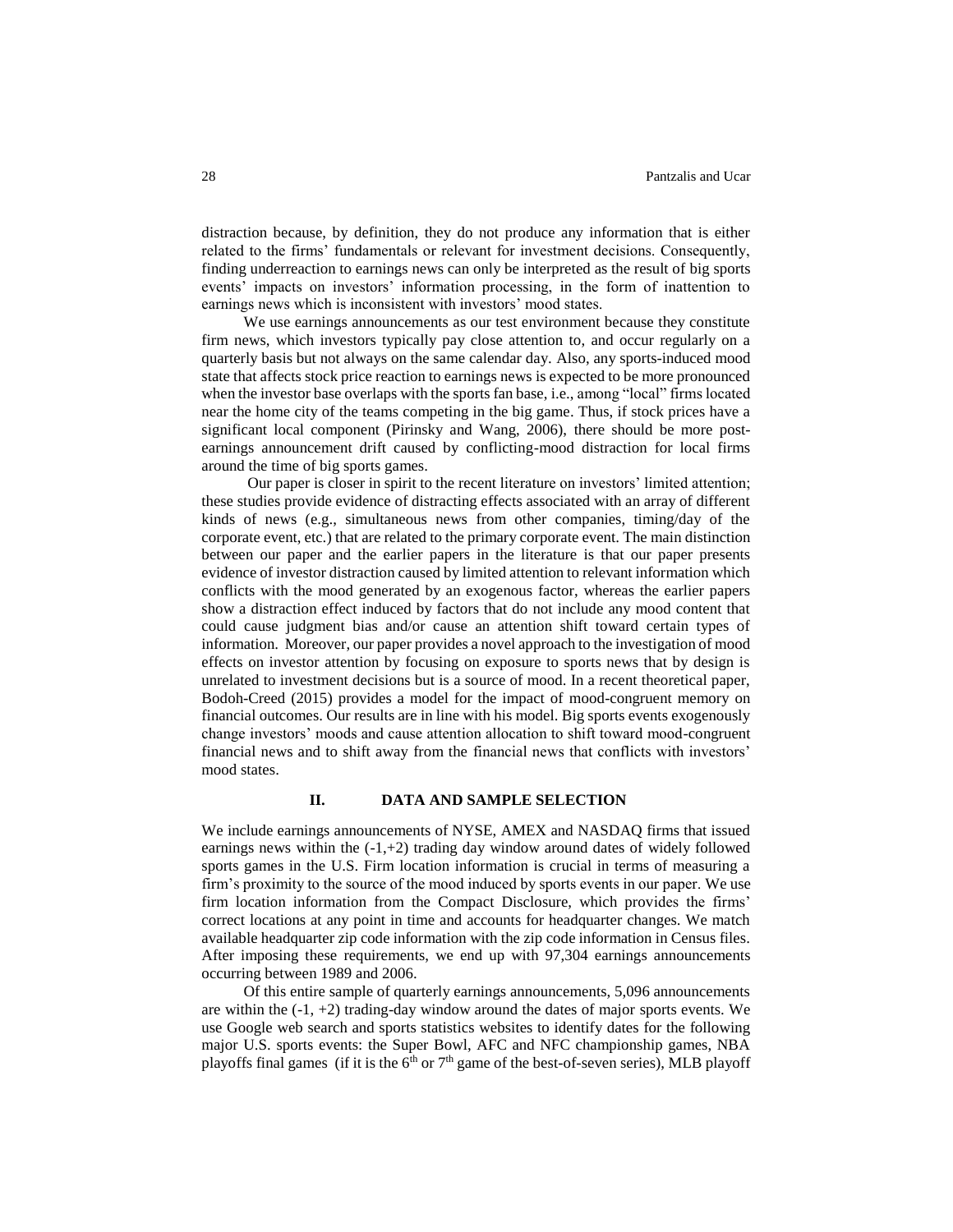final games (if it is  $6<sup>th</sup>$  or  $7<sup>th</sup>$  game of the best-of-seven series) and NCAA basketball playoff final games. We identify 80 such big-game dates for the years 1989-2006. We use Google web search and sports websites to obtain each team's stadium address, which is our proxy for team location. The distance between the firms' and teams' locations is calculated using longitudes and latitudes from the Census 2010 zip code data file.

We require our sample firms to have non-missing information from COMPUSTAT, CRSP, and I/B/E/S databases as well as Compact Disclosure. In particular, we follow the related literature and compute the cumulative abnormal returns (CARs) as the firm's "raw daily return from the CRSP minus the daily return on the portfolio of firms with approximately same size (the market value of equity from June) and book-to-market (B/M) ratio (from the prior December)" (Livnat and Mendenhall,2006 p. 186). The CAR between two consecutive earnings announcements, CAR  $(E_t, E_{t+1})$ , is defined as the cumulative abnormal return for the period starting two days after the current earnings announcement and ending one day after the next earnings announcement. We also require that firm size for the corresponding quarter end is larger than \$5 million and stock price per share is greater than \$1. We match I/B/E/S forecasts and COMPUSTAT earnings data and use the primary earnings definition from I/B/E/S. We measure earnings surprises by the forecast error which we define as  $FE_{ia} = (E_{ia} - F_{ia})/P_{ia}$ . FEiq is calculated by subtracting analyst expectations (i.e., the median of forecasts reported to I/B/E/S in the 90 days prior to the earnings announcement) from actual earnings and then normalized by the price per share at the end of the quarter obtained from COMPUSTAT. In our tests, we use a bad (good) earnings news indicator variable for the lowest (highest)  $FE_{ia}$  quintile every fiscal quarter, which we call as FE1 (FE5). Our PEAD measures are CAR  $(E_t, E_{t+1})$  and CAR (2, 75). The dependent variables in the immediate reaction regressions are CAR  $(-1, 1)$  and CAR  $(0, 1)$ , where day 0 is the day of the earnings announcement. In some of our tests, we also use the delayed response, which is defined, following DellaVigna and Pollet (2009), as the delayed stock response to the long-term stock response ratio.

Our tests also control for other variables that can affect return performance, such as firm size, book-to-market ratio, earnings volatility, reporting lag, analyst coverage, and share turnover, as well as the day of the week, month, year, and two-digit SIC industry indicator variables. Consistent with Hirshleifer et al. (2009), *Earnings volatility*  is computed as the standard deviation of the deviations of quarterly earnings computed over a four-year period ending with the quarter preceding the current earnings announcement. We require a minimum of four split-adjusted quarterly earnings to calculate this variable. *Share turnover* is the average monthly trading volume normalized by the average number of share outstanding for the one-year period that ends at the end of the corresponding fiscal quarter. *Reporting lag* is the number of days between the quarter end and earnings announcement day. *Log*  $(1 + \# of \text{analysts})$  is constructed by using the number of analysts that follow the firm during the corresponding quarter.

# **III. SUMMARY STATISTICS AND CONFLICTING-MOOD DISTRACTION**

**A. Summary Statistics**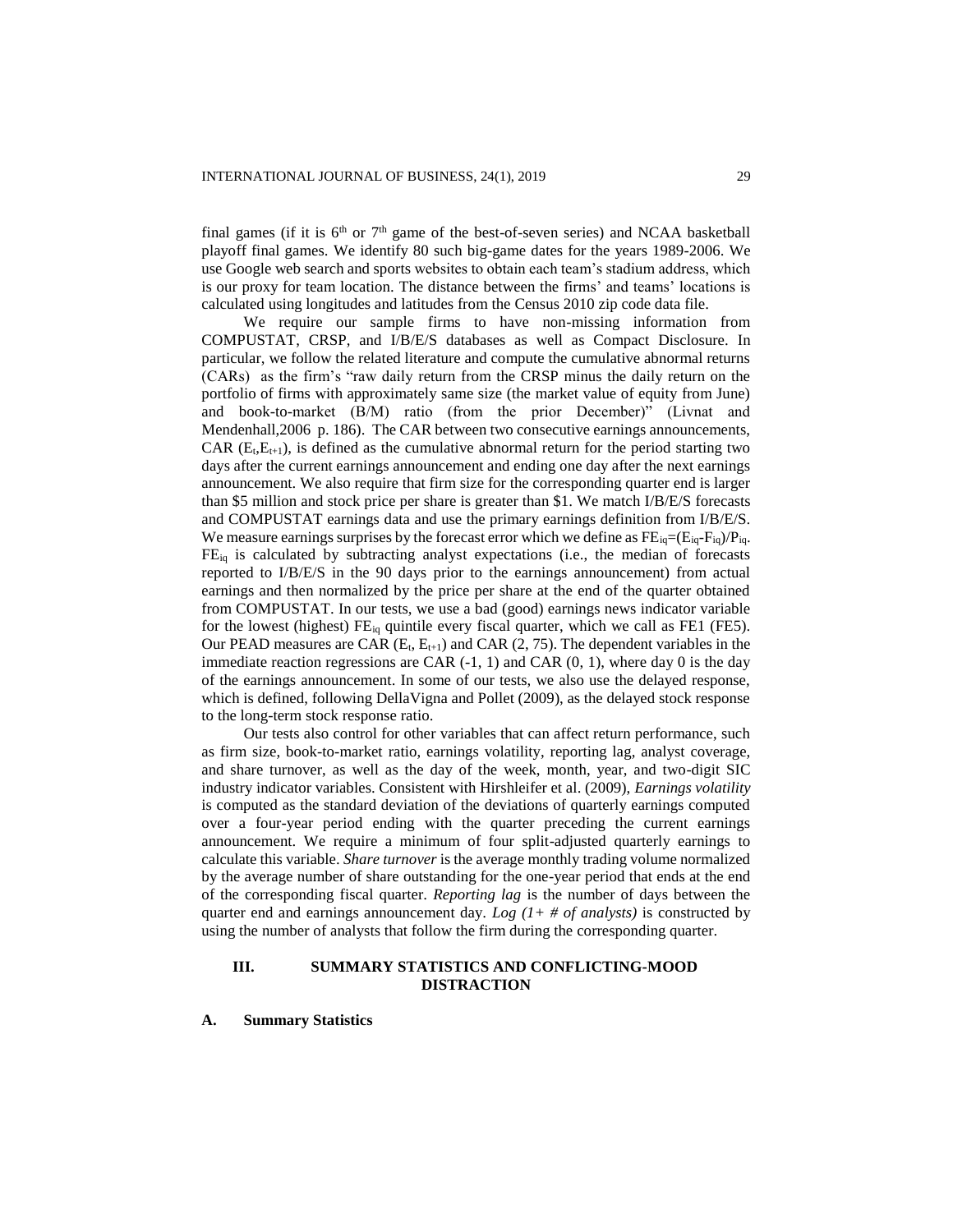Panel A of Table 1 reports summary statistics for the sample of firms whose earnings announcements occur on dates around big sports games. Panel B provides descriptive statistics for the subsample of firms whose earnings announcements occur on dates around major sports games and whose location is within 200 miles of a city with a sports team that competed in a big sports event. When comparing the two samples regarding means and medians, we do not see much difference across any of the variables except earnings volatility, which seems to be a bit lower in the subsample of firms located close to sports teams competing in the big games.

## **Table 1**

## Summary statistics

Panel A of Table 1 reports summary statistics of the subsample of firms whose earnings announcements occur on dates around big sports games. Panel B provides descriptive statistics for firms whose earnings announcements occur on dates around big sports games and whose location is within 200 miles of a city with a sports team that competed in a big sports event. This table reports the number of observations (N), mean, median, and the 10th and 90th percentile values for each variable. Size is company's market value. B/M is company's book to market ratio. Earnings volatility is measured as the standard deviation of the deviations of prior four-year quarterly earnings from the earnings one year ago. Share turnover is the average monthly trading volume normalized by the average number of shares outstanding for the one-year period that ends at the end of the corresponding fiscal quarter. Reporting lag is the number of days between the quarter end and earnings announcement day. Log (1+# of analysts) is the logarithm of the number of analysts that follow the firm during the corresponding quarter. The sample period is the years between 1989 and 2006.

| Panel A: All Earnings announcements of firms around game times |       |           |           |        |          |  |  |  |  |
|----------------------------------------------------------------|-------|-----------|-----------|--------|----------|--|--|--|--|
|                                                                | N     | Mean      | p10       | Median | p90      |  |  |  |  |
| Size(SM)                                                       | 5.096 | 3,318.01  | 68.55     | 549.70 | 5,865.57 |  |  |  |  |
| B/M                                                            | 5,096 | 0.563     | 0.138     | 0.457  | 1.029    |  |  |  |  |
| Earnings Surprise                                              | 5,096 | $-0.0009$ | $-0.0045$ | 0.0003 | 0.0045   |  |  |  |  |
| Earnings Volatility                                            | 5,088 | 6.59%     | 0.03%     | 0.13%  | 0.69%    |  |  |  |  |
| <b>Share Turnover</b>                                          | 5,096 | 9.49%     | 1.90%     | 6.89%  | 19.83%   |  |  |  |  |
| Reporting Lag                                                  | 5,096 | 28.4      | 20        | 27     | 36       |  |  |  |  |
| # Analysts                                                     | 5,096 | 4.3       |           | 3      | 10       |  |  |  |  |

**Panel B: Earnings announcements of firms within 200 miles of team cities around game times**

| N   | Mean      | p10       | Median | p90      |
|-----|-----------|-----------|--------|----------|
| 943 | 3,065.64  | 76.98     | 572.92 | 6,136.23 |
| 943 | 0.53      | 0.12      | 0.44   | 1.01     |
| 943 | $-0.0004$ | $-0.0050$ | 0.0003 | 0.0046   |
| 943 | 1.25%     | 0.03%     | 0.14%  | 0.79%    |
| 943 | 9.70%     | 1.97%     | 7.10%  | 20.30%   |
| 943 | 27.522    | 18        | 26     | 36       |
| 943 | 4.3       |           | 3      | 10       |
|     |           |           |        |          |

## **B. Conflicting-Mood Distraction**

Recent studies in the limited investor attention literature suggest that factors such as timing/day of the corporate event can lead to investor distraction. These papers show distraction effects resulting from factors lacking mood content. In contrast, our empirical investigation employs distracting information signals unrelated to firm fundamentals, but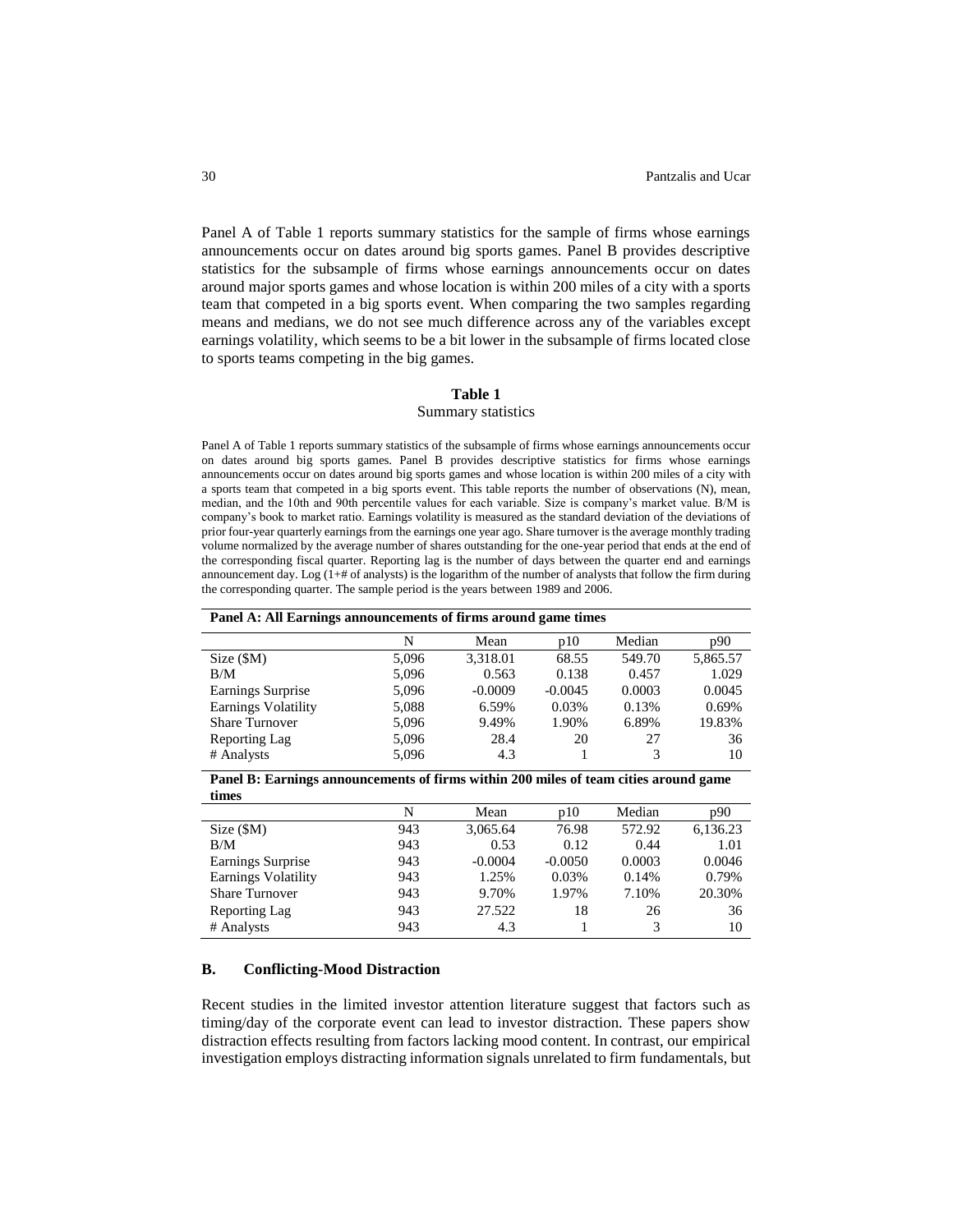which have mood content that affects investors' attention allocation and response. When distraction originates from an event with mood content, the degree of attention investors allocate to a firm's news depends on the combination of the mood and the type of earnings news. Investors receive firm news that can either be consistent or inconsistent with the mood state they are experiencing. When a firm's news is in agreement with the mood produced by the event, investors will allocate more attention to the earnings news. On the other hand, when the firm's newsis incongruent with the current mood state, investors will pay less attention to the earnings report. Thus, the *conflicting-mood distraction* effect amounts to an asymmetric delayed stock price response to the firm news. When there is negative mood, there will be a more delayed response to good firm news and a less delayed response to the bad firm news. Similarly, when an event induces a positive mood, there will be a more delayed response to bad firm news and a less delayed response to the good firm news.

Figure 1 shows the time path of the stock responses (measured by mean cumulative abnormal returns over different event windows) for the two types of conflicting-mood investor distraction cases: (i) good firm news and concurrent unrelated news inducing a bad mood, and, in a similar manner, (ii) bad firms news and concurrent unrelated news inducing a good mood. Conflicting-mood distraction predicts that people who live in areas with a strong mood state will allocate their attention differently than other times because they experience a mood state which amounts to an exogenous shock to their attention allocation process. Consistent with our conflicting-mood distraction argument, Figure 1 shows that stock prices react with a delay to conflicting earnings news suggesting that investors allocate less attention to news that is incongruent with the mood state they experience.

#### **Figure 1**

# Time-path of PEAD when earnings surprises are in conflict with sports mood

This figure shows the mean cumulative abnormal returns (CARs) for different event windows and different earnings surprise quintiles for the firms that are located near bad or good sports news (cities with losing or winning teams) for earnings news cases conflicting with mood. The depicted CAR event windows are  $[0, +1]$ , [+2,+30], [+2,+45], [+2,+61], [+2,+75], and [+2,+90]. FE5 (FE1) is an indicator variable that takes the value of 1 for the FE=5 (FE=1) and value of 0 for everything else.

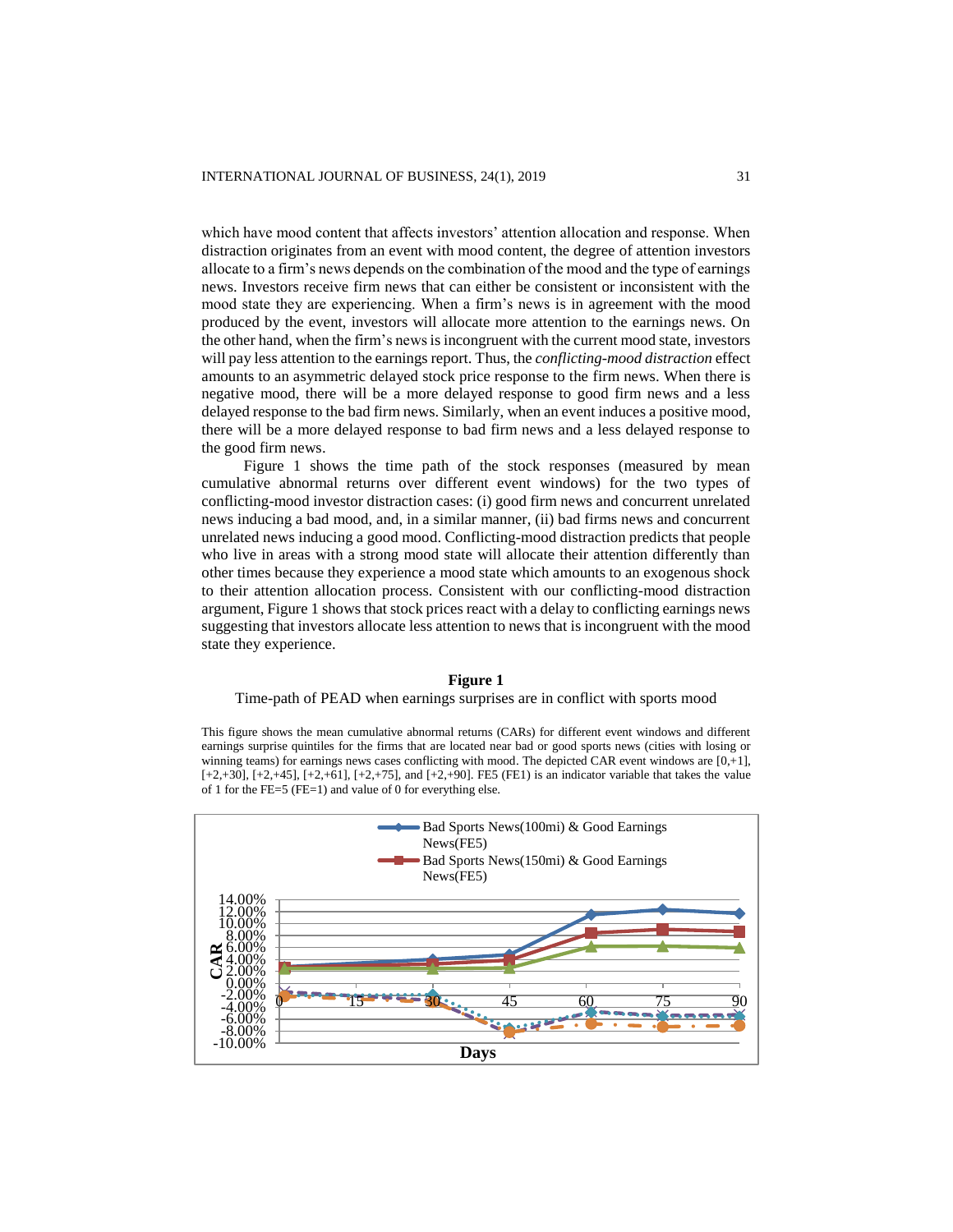Figure 1 shows that the mood-conflicting distraction effect is asymmetric, i.e., different for the cases of a good sport-related mood combined with bad earnings news and a bad sport-related mood combined with good earnings news. Although the magnitude of the conflicting-mood distraction effect, as captured by the delayed price response, is stronger for good firm news coupled with a bad sports mood, the evolution of PEAD is a bit slower than that of bad firm news coupled with a good sports mood. This result is indicative of a bad mood's greater persistence and significance compared to that of a good mood. It is also consistent with both the prediction of the prospect theory (Kahneman and Tversky, 1979) and the empirical evidence from numerous other studies documenting an asymmetry in the magnitudes of bad versus good mood effects (e.g., Carroll et al., 2002; White, 1989; Edmans et al., 2007).

#### **Figure 2**

## Time-path of PEAD when earnings surprises are consistent with sports mood

This figure shows the mean cumulative abnormal returns (CARs) for different event windows and different earnings surprise quintiles for the firms that are located near bad or good sports news (cities with losing or winning teams) for mood-consistent earnings news cases. The depicted CAR event windows are  $[0, +1]$ ,



One can expect that investors will allocate more attention to a firm's news that is congruent with their current mood. Figure 2 displays stock responses for the two types of mood-consistent earnings news cases: (1) good earnings news occurring when investors experience a good mood emanating from news unrelated to the firm's fundamentals (e.g., sports), and (2) bad earnings news when there is a bad sports mood. We observe a reasonably strong short-term stock reaction to good earnings news that is announced when the sports mood is positive while the delayed response is in the opposite reaction of the short-term reaction. Similarly, there is some strong short-term stock reaction to bad earnings news issued when the sports mood is negative, again followed by a delayed response in the opposite reaction of short-term reaction. These findings imply some initial overreaction, possibly due to the greater attention allocated to moodconsistent firm news, and they support the notion that the mood-consistent information signals receive more attention and larger information processing resources. Overall, Figure 1 and Figure 2 support the notion that conflicting-mood distraction can cause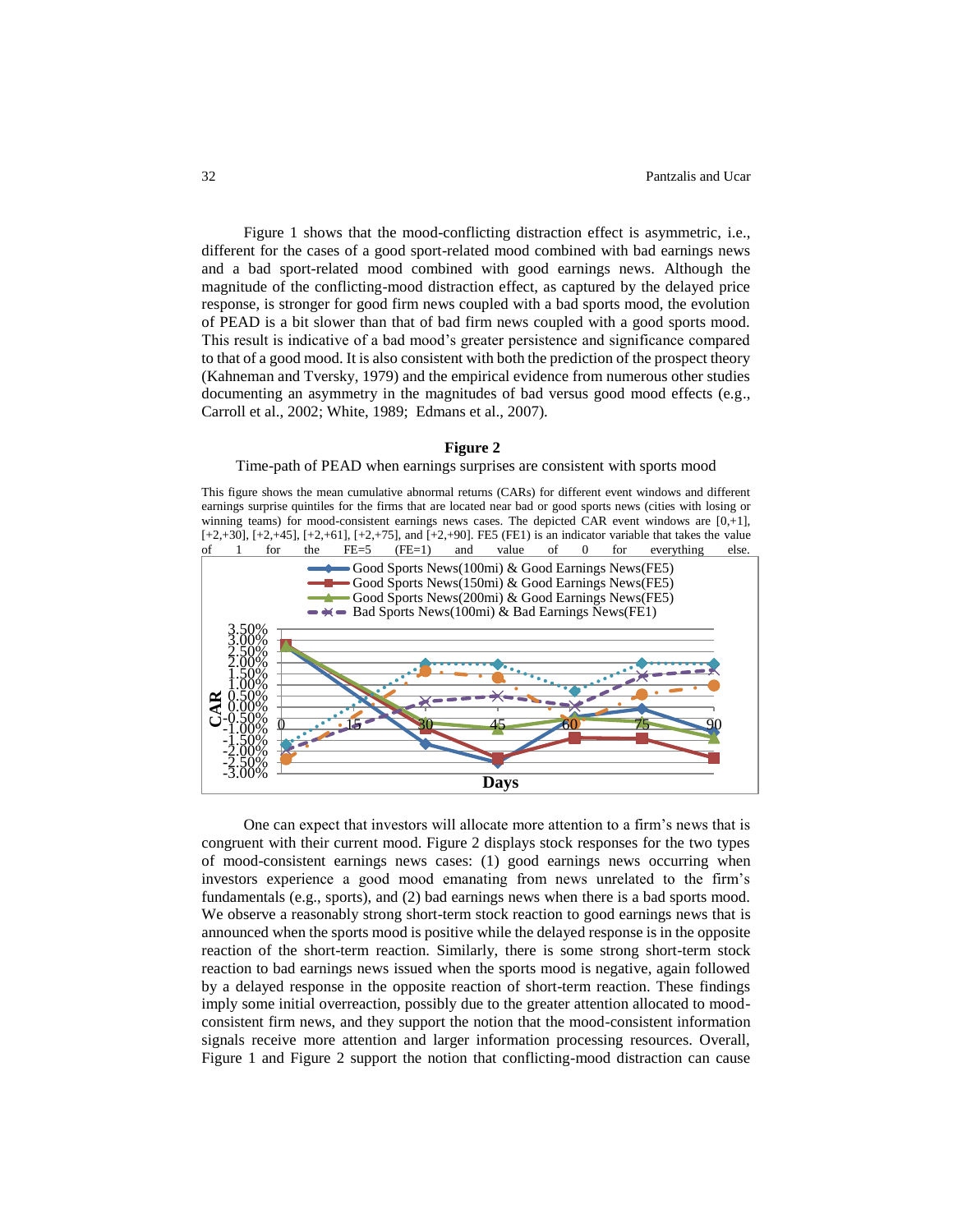investors to underreact to the mood-incongruent firm news. On the other hand, investors' tendencies to pay more attention to mood-congruent firm news may cause an overreaction.

## **IV. EMPIRICAL RESULTS**

## **A. Conflicting-Mood Distraction and Stock Response**

In this section, we examine conflicting-mood distraction using market response regression models whose main independent variables account for mood content emanating from unrelated news (e.g., big sports games), firms' news, and their interaction. We also control for many other factors that have been shown to matter for stock price responses to earnings news using the following model:

# $CAR = \beta_0 + \beta_1 \text{Win} + \beta_2 \text{Loss} + \beta_3 \text{Win} * FES + \beta_4 \text{Loss} * FES + \beta_5 \text{Win} * FEL1 + \beta_6 \text{Loss} * FEL1$  $+ \beta_7FE5 + \beta_8FE1 + Controls$  (1)

In the equation above, Win (Loss) represents a dummy variable that takes the value of 1 if a firm is located near a city with a winning (losing) team and the value of 0 otherwise. The control variables are firm size, book-to-market ratio, earnings volatility, reporting lag, analyst coverage, and share turnover as well as the day of the week, month, year, and two-digit SIC industry indicator variables. We estimate the model (1) separately for subsamples of firms located within three radiuses: 100, 150 and 200 miles from the aforementioned cities; we report the results for delayed stock response and immediate stock reaction to earnings announcements issued around game dates in our sample in Table 2, Panels A and B. In all of the regressions, the base group consists of firms located further away from both cities with winning teams and cities with losing teams.

Consistent with the earlier univariate evidence, the results in Panel A suggest a strong conflicting-mood investor distraction effect that gets stronger with greater exposure to sports mood. In particular, the coefficient of Loss\*FE5 is economically and statistically significant, especially for firms that are close to cities with a sports team that plays in a big game. For example, a firm which reports a high earnings surprise (good earnings news) and is within 100 miles of a city with a losing team will exhibit a 9% to 10.5% higher post-earnings announcement drift. This effect is statistically significant for firms within 150 miles of a losing team's city when PEAD is measured by CAR ( $E_t$ ,  $E_{t+1}$ ) and up to 200 miles from a losing team's city when PEAD is measured by CAR (2, 75).

The coefficients of Win\*FE1 are also consistent with the conflicting-mood distraction hypothesis. For example, a firm with a low earnings surprise (bad earnings news) that is within 100 miles of a city with a winning team has a 4.7% to 6.4% more negative PEAD. The effect persists for distances up to 200 miles for both alternative PEAD measures. Also, and similar to our earlier results, the magnitude of the delayed stock response to bad earnings news that conflicts with mood is smaller than the one for good earnings news that conflicts with mood. This result is in line with Hirshleifer et al. (2009) who show that distracting news has a stronger effect on companies that experience positive earnings surprises and also in line with the psychology literature's evidence of a stronger impact of negative mood on attention shifts and judgment biases. In line with the mood-consistent attention allocation argument, the coefficients of Loss\*FE1 and Win\*FE5 are in all but one model statistically insignificant.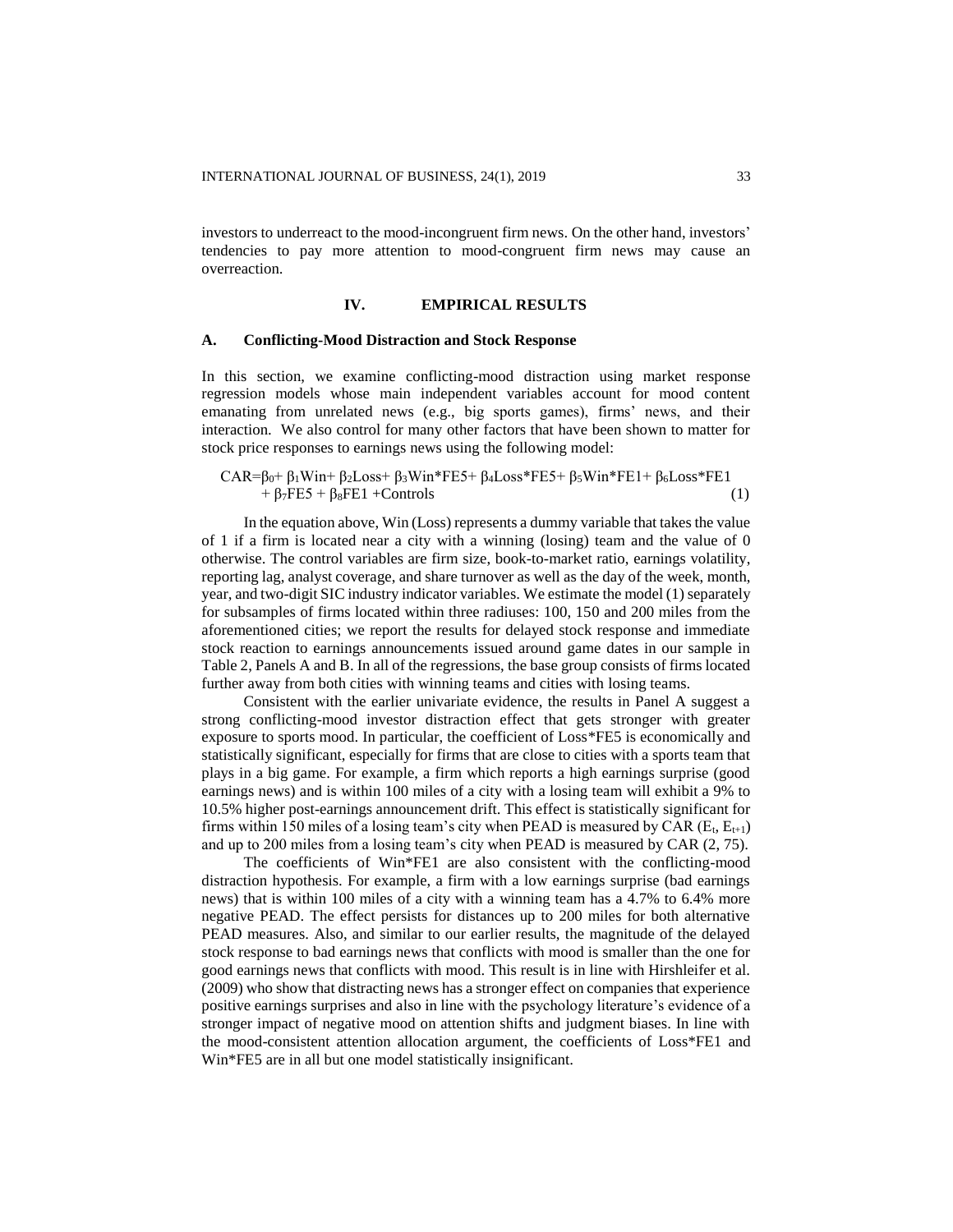## **Table 2**

#### Earnings announcements around game times

The dependent variables in this table are CAR (Et, Et+1) and CAR (2,75) in Panel A and CAR (-1,1) and CAR (0,1) in Panel B. Distance to Team City shows the distance to the sports mood source, which is the distance to the location of a winning (losing) team competing in the big sports game. Win (Loss) takes the value of 1 if the firm that issued an earnings announcement is headquartered within a specific distance from a location with a sports team that won (lost) a big game and zero otherwise. Day 0 represents the day of earnings announcement in all CAR event window definitions. CAR (Et, Et+1) is the cumulative abnormal return between current earnings announcement and the next one. FE is a rank variable that represents (1 to 5) earnings surprise quintiles. FE5 is an indicator variable that takes the value of 1 for the FE=5 and value of 0 for everything else. FE1 is an indicator variable that takes the value of 1 for the FE=1 and value of 0 for everything else. This table controls for Size, B/M ratio, Log (1+ #of analysts), Reporting Lag, Earnings Volatility, and Share Turnover. These variables are defined in Table 1. This table also includes controls of two-digit SIC, the day of the week, month, and year indicator variables. Control variables are not shown for brevity. Standard errors are adjusted for heteroscedasticity, clustered by the day of the announcement. Robust p-values are in parentheses (\* significant at 10%; \*\* significant at 5%; \*\*\* significant at 1%).

| <b>Panel A: Delayed Response (PEAD) Regressions</b> |               |                 |               |               |               |               |  |  |
|-----------------------------------------------------|---------------|-----------------|---------------|---------------|---------------|---------------|--|--|
| Dependent Variable                                  |               | $CAR(Et, Et+1)$ |               |               | CAR (2,75)    |               |  |  |
| Distance to Team<br>Location:                       | 100<br>miles  | 150<br>miles    | 200<br>miles  | 100<br>miles  | 150<br>miles  | 200<br>miles  |  |  |
| Win                                                 | 0.0215        | 0.0092          | 0.0075        | 0.0207        | 0.0101        | 0.0108        |  |  |
|                                                     | (0.237)       | (0.547)         | (0.671)       | (0.239)       | (0.475)       | (0.460)       |  |  |
| Loss                                                | 0.0195        | 0.0187          | 0.0088        | 0.0191        | 0.0171        | 0.0079        |  |  |
|                                                     | $(0.094)^*$   | $(0.084)^*$     | (0.365)       | (0.287)       | (0.250)       | (0.442)       |  |  |
| Win*FE5                                             | $-0.0382$     | $-0.0376$       | $-0.0222$     | $-0.0242$     | $-0.0282$     | $-0.0262$     |  |  |
|                                                     | (0.149)       | $(0.090)^*$     | (0.451)       | (0.332)       | (0.221)       | (0.427)       |  |  |
| $Loss*FE5$                                          | 0.0899        | 0.0581          | 0.0420        | 0.1049        | 0.0703        | 0.0473        |  |  |
|                                                     | $(0.034)$ **  | $(0.079)^*$     | (0.121)       | $(0.026)$ **  | $(0.068)^*$   | $(0.071)^*$   |  |  |
| $Win*FE1$                                           | $-0.0469$     | $-0.0313$       | $-0.0415$     | $-0.0635$     | $-0.0589$     | $-0.0783$     |  |  |
|                                                     | $(0.013)$ **  | $(0.055)^*$     | $(0.013)$ **  | $(0.003)$ *** | $(0.042)$ *** | $(0.034)$ *** |  |  |
| $Loss*FE1$                                          | $-0.0103$     | $-0.0010$       | $-0.0076$     | $-0.0076$     | 0.0020        | $-0.0053$     |  |  |
|                                                     | (0.796)       | (0.974)         | (0.832)       | (0.873)       | (0.961)       | (0.889)       |  |  |
| FE <sub>5</sub>                                     | 0.0347        | 0.0355          | 0.0352        | 0.0369        | 0.0377        | 0.0389        |  |  |
|                                                     | $(0.008)$ *** | $(0.006)$ ***   | $(0.009)$ *** | $(0.008)$ *** | $(0.007)$ *** | $(0.004)$ *** |  |  |
| FE1                                                 | 0.0186        | 0.0177          | 0.0199        | 0.0244        | 0.0244        | 0.0276        |  |  |
|                                                     | (0.191)       | (0.235)         | (0.201)       | (0.121)       | (0.143)       | (0.103)       |  |  |
| Constant                                            | 0.0126        | 0.0161          | 0.0144        | 0.0140        | 0.0181        | 0.0172        |  |  |
|                                                     | (0.597)       | (0.517)         | (0.579)       | (0.394)       | (0.253)       | (0.322)       |  |  |
| Controls                                            | Yes           | Yes             | Yes           | Yes           | Yes           | Yes           |  |  |
| Observations                                        | 5088          | 5088            | 5088          | 5088          | 5088          | 5088          |  |  |
| R-squared                                           | 0.036         | 0.035           | 0.034         | 0.039         | 0.038         | 0.037         |  |  |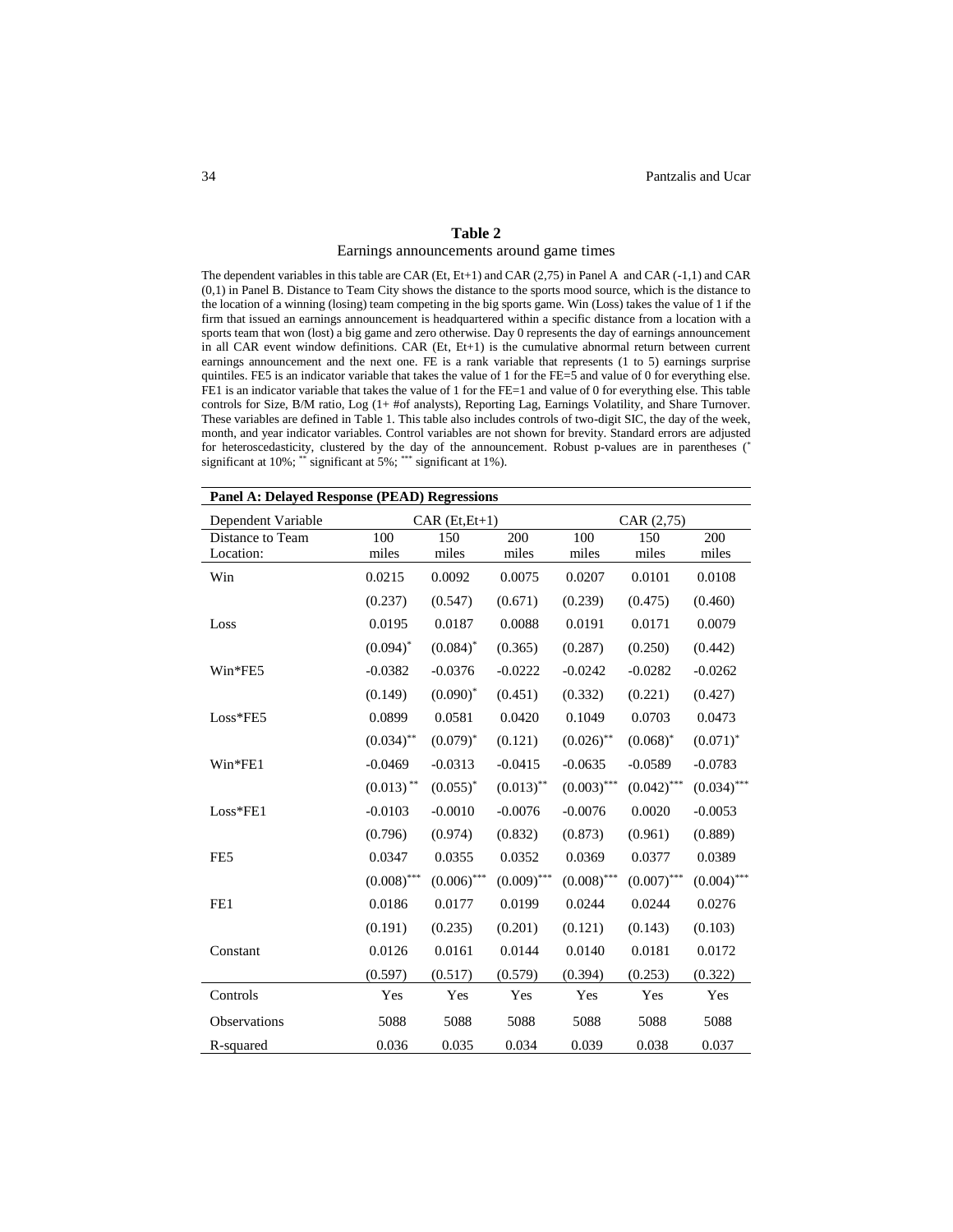|                                                | Table 2 (continued) |                          |               |               |               |               |  |  |
|------------------------------------------------|---------------------|--------------------------|---------------|---------------|---------------|---------------|--|--|
| <b>Panel B: Immediate Reaction Regressions</b> |                     |                          |               |               |               |               |  |  |
| Dependent Variable                             |                     | CAR(0,1)<br>$CAR (-1,1)$ |               |               |               |               |  |  |
| Distance to Team                               | 100                 | 150                      | 200           | 100           | 150           | 200           |  |  |
| Location                                       | miles               | miles                    | miles         | miles         | miles         | miles         |  |  |
| Win                                            | 0.0054              | 0.0048                   | 0.0035        | 0.0031        | 0.0026        | 0.0028        |  |  |
|                                                | $(0.004)$ ***       | (0.205)                  | $(0.046)$ **  | (0.246)       | (0.501)       | (0.172)       |  |  |
| Loss                                           | $-0.0021$           | 0.0009                   | $-0.0016$     | 0.0002        | 0.0022        | 0.0009        |  |  |
|                                                | (0.439)             | (0.632)                  | (0.478)       | (0.912)       | (0.196)       | (0.467)       |  |  |
| Win*FE5                                        | 0.0087              | 0.0145                   | 0.0137        | 0.0080        | 0.0100        | 0.0078        |  |  |
|                                                | (0.161)             | (0.100)                  | $(0.043)$ **  | (0.386)       | (0.140)       | (0.379)       |  |  |
| $Loss*FE5$                                     | 0.0191              | 0.0129                   | 0.0127        | 0.0108        | 0.0085        | 0.0075        |  |  |
|                                                | (0.347)             | (0.344)                  | (0.325)       | (0.580)       | (0.462)       | (0.513)       |  |  |
| $Win*FE1$                                      | 0.0159              | 0.0083                   | 0.0083        | 0.0124        | 0.0070        | 0.0050        |  |  |
|                                                | (0.162)             | (0.311)                  | (0.307)       | (0.453)       | (0.611)       | (0.711)       |  |  |
| Loss*FE1                                       | 0.0118              | 0.0108                   | 0.0046        | 0.0109        | 0.0122        | 0.0054        |  |  |
|                                                | (0.300)             | (0.285)                  | (0.604)       | (0.141)       | $(0.037)$ **  | (0.347)       |  |  |
| FE5                                            | 0.0193              | 0.0188                   | 0.0184        | 0.0160        | 0.0157        | 0.0157        |  |  |
|                                                | $(0.005)$ ***       | $(0.006)$ ***            | $(0.007)$ *** | $(0.005)$ *** | $(0.005)$ *** | $(0.004)$ *** |  |  |
| FE1                                            | $-0.0339$           | $-0.0339$                | $-0.0335$     | $-0.0303$     | $-0.0306$     | $-0.0299$     |  |  |
|                                                | $(0.000)$ ***       | $(0.000)$ ***            | $(0.000)$ *** | $(0.000)$ *** | $(0.000)$ *** | $(0.000)$ *** |  |  |
| Constant                                       | 0.0666              | 0.0657                   | 0.0657        | 0.0441        | 0.0440        | 0.0437        |  |  |
|                                                | $(0.007)$ ***       | $(0.006)$ ***            | $(0.006)$ *** | $(0.015)$ **  | $(0.016)$ **  | $(0.015)$ **  |  |  |
| Controls                                       | Yes                 | Yes                      | Yes           | Yes           | Yes           | Yes           |  |  |
| Observations                                   | 5088                | 5088                     | 5088          | 5088          | 5088          | 5088          |  |  |
| R-squared                                      | 0.070               | 0.070                    | 0.070         | 0.064         | 0.064         | 0.064         |  |  |

Next, in Panel B, we look at the immediate reaction to earnings announcements using the model shown in equation  $(1)$ . The dependent variable is CAR  $(-1, 1)$  in first three columns of Panel B and CAR (0, 1) in last three columns. The immediate reaction regression results are in line with the prior evidence. The FE5 coefficient suggests that there is about a 1.6% to 2% higher return as an immediate reaction to high earnings surprises, regardless of the firm's distance to the city with a team competing in a big sports game. The FE1 coefficient suggests that the immediate reaction to low earnings surprises for all firm/team-city distances amounts to about a 3% to 3.4% lower return.

The coefficient of Win\*FE5 for the immediate reaction is also positive but statistically significant only for firms located within 200 miles of cities with a winning team suggesting that there may be a strong initial reaction to mood-consistent information. In line with this notion, the Win\*FE5 coefficient is negative in some of the PEAD regressions, indicating the possibility of correction of some initial overreaction to positive mood-consistent earnings news.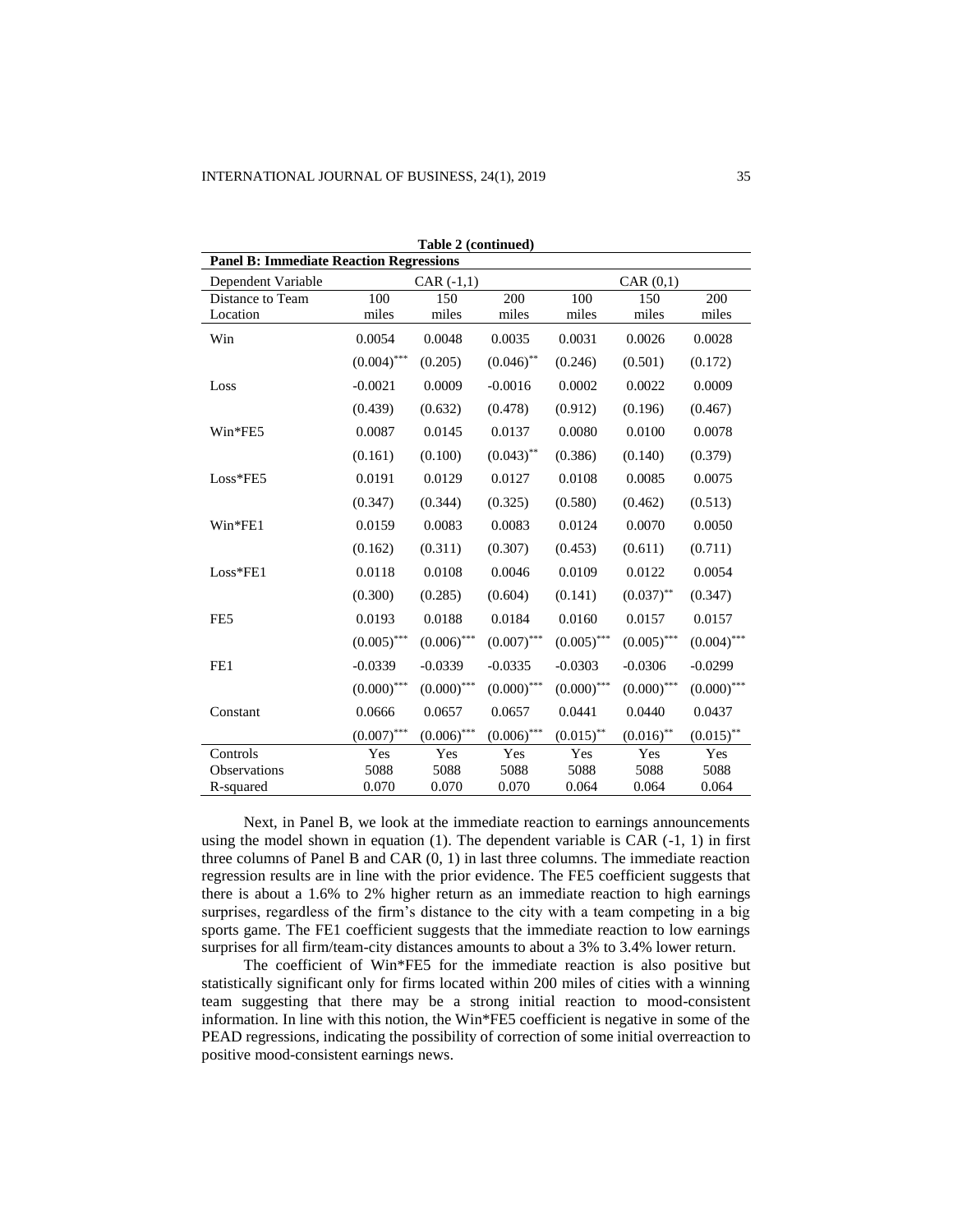## **B. Conflicting-Mood Distraction and Delayed Response Ratio**

Having provided strong PEAD results in support of the conflicting-mood hypothesis, we now perform delayed response ratio tests and report their results in Table 3. In Panel A, delayed response ratios of the conflicting good earnings news effect (Loss\*FE5 effect) and the conflicting bad earnings news effect (Win\*FE1 effect) are one at a time contrasted with those of all other announcements. Following DellaVigna and Pollet (2009), we define the delayed response ratio as the ratio of the delayed stock response (CAR  $(E_t, E_{t+1})$  and CAR  $(2, 75)$ ) to the long-term stock response (CAR  $(-1, E_{t+1})$  and CAR (0, 75), respectively). We estimate delayed stock response and long-term stock response from extreme earnings news quintiles only as in the following model:

 $CAR = \beta_0 + \beta_1 Win + \beta_2Loss + \beta_3Win * Top + \beta_4Loss * Top + \beta_5Top + Controls$  (2)

This model is estimated by using the same control variables used in Panel A and Panel B and in a similar way. Only the extreme earnings surprise (FE5 and FE1) announcements are included in estimations. In the above model, Top is a dummy variable that takes the value of 1 if the earnings surprise is in the highest surprise quintile ( $FE=5$ ) and the value of 0 if it is in the lowest surprise quintile (FE=1). For example, in the last three columns of Panel A where we use CAR (2,75) and CAR (0,75) for the delayed response ratio computation, the delayed response ratio of conflicting good firm news (Loss\*FE5 effect) is  $[(β<sub>2</sub>^{(2,75)} + β<sub>5</sub>^{(2,75)}) / (β<sub>2</sub>^{(0,75)} + β<sub>5</sub>^{(0,75)})]$ , whereas the delayed response ratio of conflicting bad firm news (Win\*FE1 effect) is  $[(\beta_1^{(2,75)} + \beta_5^{(2,75)}) / (\beta_1^{(0,75)} + \beta_5^{(0,75)})$  $(0.75)$ ]. For all other announcements, i.e., those by firms that are not located near cities with a winning or losing sports team, the delayed response ratio is  $[\beta_5^{(2,75)}/\beta_5^{(0,75)}]$ .

Panel A shows that up to 72% of the long-term response is delayed for earnings news announced during big sports events by firms located near the losing teams' cities. The delayed response effect gets larger with proximity to the losing teams' cities. In contrast, only about 21% to 26% of the long-term response is delayed in the case of announcements made by firms not located near cities with a sports team competing in big sports games. Moreover, the difference between negative conflicting-mood distraction announcements and other announcements without mood content is statistically significant, especially for the subsamples of firms located nearer to the mood source. Delayed response ratios calculated based on CAR (Et, Et+1) show smaller magnitudes for earnings news issued around game dates by firms located near winning teams' cities. One possible explanation for this is that CAR ( $E_t$ ,  $E_{t+1}$ ) captures drift up to the next earnings announcement date whereas CAR (2,75) accounts for the PEAD over a fixed period which ends by the 75<sup>th</sup> day after the announcement.

In Panel B, we compare cases that contain conflicting-mood earnings announcements with all other announcements that lack any mood content. This analysis is accomplished by combining the conflicting-mood distraction effects in one group while keeping the mood-consistent effects in another group as in the model shown below:

CAR= $\beta_0 + \beta_1$ GameDist+ $\beta_2$ \*ConflictingMood\*Top +  $\beta_3$ \*MoodConsistent\*Top  $+ \beta 4 \text{Top} + \text{Controls}$  (3)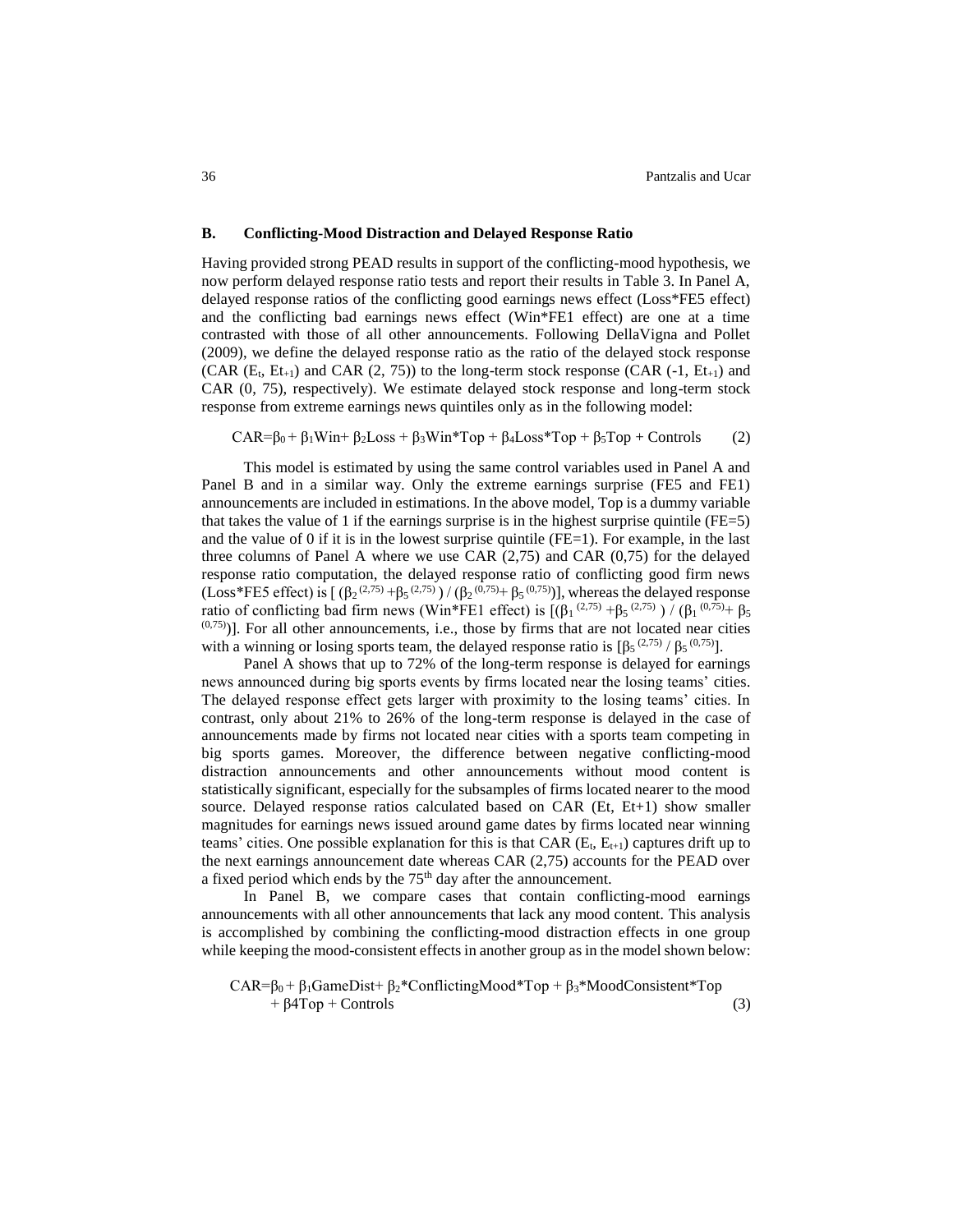# **Table 3** Delayed response ratio tests

Dependent variables are delayed response ratios of [CAR (Et,Et+1) / CAR (-1,Et+1)] in first three columns and [CAR (2,75) / CAR (0,75)] in last three columns. Delayed response ratios are constructed by following DellaVigna and Pollet (2009). This table includes only announcements with good (depicted by FE5) and bad (depicted by FE1) in delayed response ratio tests. This table controls for Size, B/M ratio, Log (1+ #of analysts), Reporting Lag, Earnings Volatility, and Share Turnover. This table also includes controls of two-digit SIC, the day of the week, month, and year indicator variables. Variable definitions are provided in the paper as well as Table 1 and Table 2. Control variables are not shown for brevity. Standard errors are adjusted for heteroscedasticity, clustered by the day of the announcement. Standard errors are calculated by using the Delta method. Robust p-values are in parentheses (\* significant at 10%; \*\* significant at 5%; \*\*\* significant at 1%).

|                                                                                         | Ratio of the Delayed Stock Response to the Long-Term Stock Response |                    |              |                                                         |              |               |  |  |
|-----------------------------------------------------------------------------------------|---------------------------------------------------------------------|--------------------|--------------|---------------------------------------------------------|--------------|---------------|--|--|
| <b>Response Ratio</b>                                                                   |                                                                     | $[CAR(Et, Et+1) /$ |              | [CAR (2, 75) /                                          |              |               |  |  |
| Representation                                                                          |                                                                     | $CAR (-1, Et+1)]$  |              |                                                         | CAR (0, 75)  |               |  |  |
|                                                                                         | 100                                                                 | 150                | 200          | 100                                                     | 150          | 200           |  |  |
| Distance to Team City                                                                   | miles                                                               | miles              | miles        | miles                                                   | miles        | miles         |  |  |
| Panel A: Analysis of Response Ratios of Conflicting-Mood Distraction Effects Separately |                                                                     |                    |              |                                                         |              |               |  |  |
| Announcements subject<br>to Negative conflicting-<br>mood                               | 0.6108                                                              | 0.5606             | 0.4837       | 0.7204                                                  | 0.6595       | 0.5846        |  |  |
| distraction (Loss*FE5<br>effect)                                                        | $(0.000)$ ***                                                       |                    |              | $(0.000)$ *** $(0.000)$ *** $(0.000)$ *** $(0.000)$ *** |              | $(0.000)$ *** |  |  |
| Announcements subject<br>to Positive conflicting-                                       | 0.2892                                                              | 0.1174             | 0.3391       | 0.5245                                                  | 0.4441       | 0.5478        |  |  |
| mood<br>distraction (Win*FE1<br>effect)                                                 | (0.522)                                                             | (0.852)            | (0.235)      | $(0.047)$ **                                            | $(0.082)^*$  | $(0.002)$ *** |  |  |
| Other announcements<br>without                                                          | 0.2344                                                              | 0.2391             | 0.2645       | 0.2321                                                  | 0.2357       | 0.2102        |  |  |
| mood content                                                                            | $(0.055)$ **                                                        | $(0.038)$ **       | $(0.025)$ ** | (0.117)                                                 | (0.116)      | (0.203)       |  |  |
| Difference between<br>Negative conflicting-<br>mood distraction                         | 0.3763                                                              | 0.2825             | 0.3018       | 0.4883                                                  | 0.4238       | 0.3744        |  |  |
| announcements & Other<br>announcements without<br>content                               | $(0.020)$ **                                                        | (0.111)            | (0.104)      | $(0.006)$ ***                                           | $(0.028)$ ** | $(0.079)^*$   |  |  |
| Difference between<br>Positive conflicting-mood<br>distraction                          | 0.0548                                                              | $-0.1333$          | 0.1167       |                                                         |              |               |  |  |
| announcements & Other<br>announcements without<br>content                               | (0.907)                                                             | (0.784)            | (0.710)      |                                                         |              |               |  |  |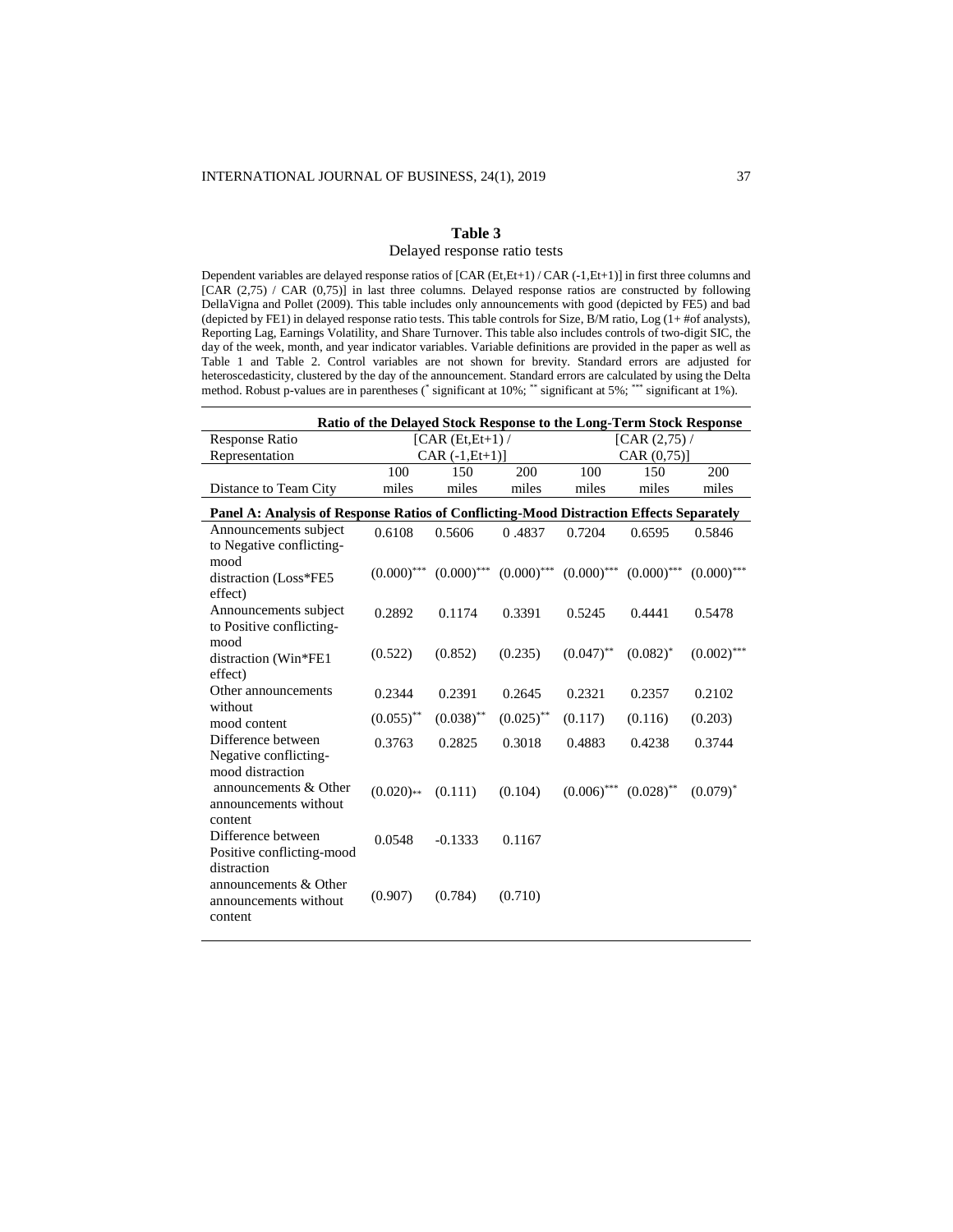| Panel B: Analysis of Response Ratios of Conflicting-Mood Distraction Effects in One<br><b>Combined Distraction Effect</b> |               |            |                                                                                                                           |         |         |               |  |  |  |
|---------------------------------------------------------------------------------------------------------------------------|---------------|------------|---------------------------------------------------------------------------------------------------------------------------|---------|---------|---------------|--|--|--|
| Announcements subject<br>to conflicting-mood                                                                              | 0.6499        | 0.6015     | 0.5869                                                                                                                    | 0.7599  | 0.7156  | 0.6761        |  |  |  |
| distraction<br>$(Loss*FE5 \& Win*FE1$<br>effects)                                                                         | $(0.000)$ *** |            | $(0.000)$ <sup>***</sup> $(0.000)$ <sup>***</sup> $(0.000)$ <sup>***</sup> $(0.000)$ <sup>***</sup>                       |         |         | $(0.000)$ *** |  |  |  |
| Other announcements                                                                                                       | 0.2233        | 0.2396     | 0.2119                                                                                                                    | 0.2177  | 0.2216  | 0.2012        |  |  |  |
| without content                                                                                                           | $(0.077)^*$   | $(0.055)*$ | (0.119)                                                                                                                   | (0.159) | (0.158) | (0.237)       |  |  |  |
| Difference between<br>conflicting-mood<br>distraction                                                                     | 0.4266        | 0.3619     | 0.3619                                                                                                                    | 0.5422  | 0.4940  | 0.4748        |  |  |  |
| announcements & Other<br>announcements without<br>content                                                                 | $(0.004)$ *** |            | $(0.020)$ <sup>**</sup> $(0.020)$ <sup>**</sup> $(0.001)$ <sup>***</sup> $(0.005)$ <sup>***</sup> $(0.012)$ <sup>**</sup> |         |         |               |  |  |  |

**Table 3 (continued)**

In the equation above, GameDist represents a dummy variable that takes the value of 1 if a firm is located within a certain distance (e.g., within 100 miles or 200 miles) of a city with a winning or losing team and the value of 0 otherwise. ConflictingMood is an indicator variable that takes a value of 1 if either Loss\*FE5 or Win\*FE1 is equal to 1 and the value of 0 otherwise. MoodConsistent is an indicator variable that takes a value of 1 if either Loss\*FE1 or Win\*FE5 is equal to 1 and a value of 0 otherwise. The estimation of the delayed response ratios in Panel B is similar to the one in Panel A. The results in Panel B show that the difference between announcements conflicting with mood and those that lack any mood content in terms of response ratios is significant across all distance subsamples and increases with proximity to the source of the distraction. In sum, the evidence in Table 2 and Table 3 provides strong support for the conflicting-mood investor distraction hypothesis.

Next, we turn our attention to the subsample of firms that are located near areas exposed to the sports mood to test whether the sports mood can produce more pronounced and clear patterns of the conflicting-mood distraction effect. We use the following regression model:

 $CAR = \beta_0 + \beta_1 Loss + \beta_2 Loss * FE5 + \beta_3 FE5 + \beta_4 Loss * FE1 + \beta_4 FE1 + Controls$  (4)

Since the test sample includes only the firms in or near cities with winning or losing teams, we do not include both win and loss dummies and their interactions in this model. We choose to include the Loss rather than the Win dummy variable because, based on our results thus far, the distraction effect is expected to be stronger among firms located near a losing team's city.

In Table 4, we show the regression results for the model in equation (4) estimated using subsamples defined by the distance of the firm's headquarters from the home cities of teams competing in big sports events. For the subsample of firms only within 100 miles of cities with a sports team that plays a big game, a high earnings surprise combined with a negative mood associated with a home team loss results in 13.5% to 14% higher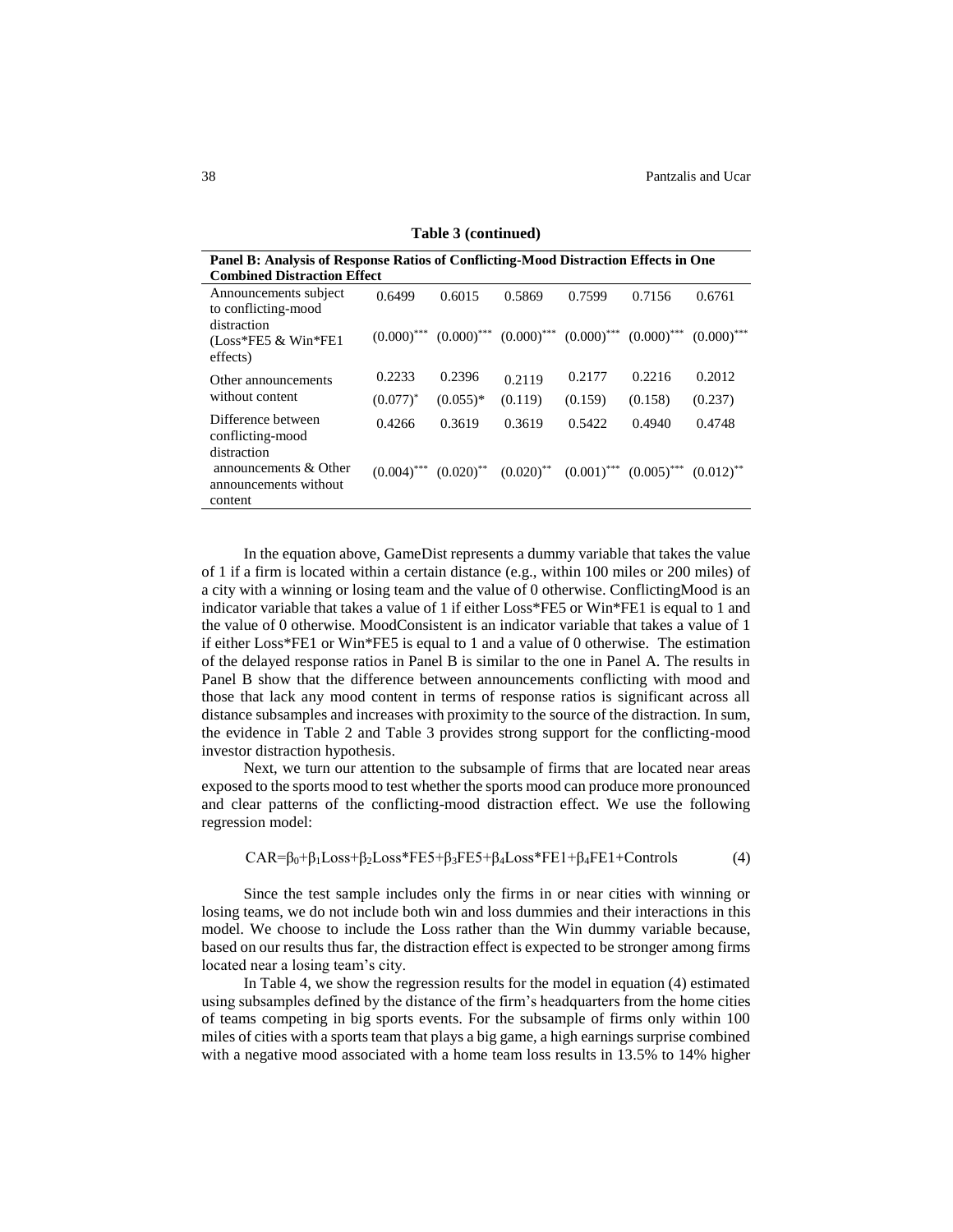drift. The Loss\*FE5 effect declines from 13.5%-14% to 8.6% as the firm distance increases from 100 miles to 200 miles but remains statistically significant in all subsamples, except in the 200-mile distance subsample when PEAD is measured by CAR (2, 75). The coefficient of Loss\*FE1 is not statistically significant in any of the different distance subsamples.

Correspondingly, Panel B displays the immediate reaction results for the subsample of firms that are close to cities with a losing or winning team. As expected, FE5 (FE1) shows a significant 3.5% to 4.3% higher (1.8% to 2.5% lower) immediate reaction for positive (negative) earnings surprises across most distance subsamples. Overall, our results in this subsection also point out that the distraction effect of a bad sports mood coupled with good earnings news is more pronounced than the corresponding distraction effect of a good sports mood coupled with bad earnings news.

## **Table 4**

## Subsample tests - firms located near the source of big sports news

The dependent variables in this table are CAR (Et, Et+1) and CAR (2,75) in Panel A and CAR (-1,1) and CAR (0,1) in Panel B. This table includes only the subsample of firms that are located close to the cities with teams participating in a big sports game and with announcements around big sports news. In this table, Loss takes the value of 1 if the firm that issued an earnings announcement is headquartered within a specific distance from a location with a sports team that lost a big game and zero if the firm that issued an earnings announcement is headquartered within a specific distance from a location with a sports team that won. This table controls for Size, B/M ratio, Log (1+ #of analysts), Reporting Lag, Earnings Volatility, and Share Turnover. This table also includes controls of two-digit SIC, the day of the week, month, and year indicator variables. Variable definitions are provided in the paper as well as Table 1 and Table 2. Control variables are not shown for brevity. Standard errors are adjusted for heteroscedasticity, clustered by the day of the announcement. Robust p-values are in parentheses (\* significant at 10%; \*\* significant at 5%; \*\*\* significant at 1%).

| <b>Panel A: Delayed Response (PEAD) Regressions</b> |              |                    |           |              |                         |             |  |  |  |
|-----------------------------------------------------|--------------|--------------------|-----------|--------------|-------------------------|-------------|--|--|--|
| Dependent Variable                                  |              | $CAR$ $(Et, Et+1)$ |           |              | CAR (2, 75)             |             |  |  |  |
| Distance to Team                                    | 100          | 150                | 200       | 100          | 150                     | 200         |  |  |  |
| City                                                | miles        | miles              | miles     | miles        | miles                   | miles       |  |  |  |
| Loss                                                | 0.0095       | 0.0152             | 0.0006    | 0.0095       | 0.0100                  | $-0.0048$   |  |  |  |
|                                                     | (0.540)      | (0.499)            | (0.977)   | (0.309)      | (0.606)                 | (0.758)     |  |  |  |
| $Loss*FE5$                                          | 0.135        | 0.0991             | 0.0761    | 0.1403       | 0.1049                  | 0.0861      |  |  |  |
|                                                     | $(0.025)$ ** | $(0.025)$ **       | (0.151)   | $(0.026)$ ** | $(0.017)$ <sup>**</sup> | $(0.093)^*$ |  |  |  |
| $Loss*FE1$                                          | $-0.0082$    | $-0.0135$          | 0.0105    | 0.0204       | 0.0210                  | 0.0466      |  |  |  |
|                                                     | (0.790)      | (0.460)            | (0.453)   | (0.708)      | (0.613)                 | (0.222)     |  |  |  |
| FE <sub>5</sub>                                     | 0.0118       | $-0.0002$          | 0.0107    | 0.0323       | 0.0138                  | 0.0164      |  |  |  |
|                                                     | (0.677)      | (0.991)            | (0.628)   | (0.439)      | (0.657)                 | (0.582)     |  |  |  |
| FE1                                                 | 0.0076       | 0.0172             | $-0.0029$ | $-0.0003$    | $-0.0012$               | $-0.0261$   |  |  |  |
|                                                     | (0.479)      | $(0.004)$ ***      | (0.756)   | (0.986)      | (0.955)                 | (0.216)     |  |  |  |
| Constant                                            | $-0.1507$    | 0.0992             | $-0.0562$ | $-0.1362$    | 0.0010                  | $-0.1551$   |  |  |  |
|                                                     | $(0.081)^*$  | (0.228)            | (0.459)   | (0.234)      | (0.987)                 | (0.221)     |  |  |  |
| Controls                                            | Yes          | Yes                | Yes       | Yes          | Yes                     | Yes         |  |  |  |
| <b>Observations</b>                                 | 581          | 739                | 943       | 581          | 739                     | 943         |  |  |  |
| R-squared                                           | 0.182        | 0.154              | 0.124     | 0.186        | 0.154                   | 0.130       |  |  |  |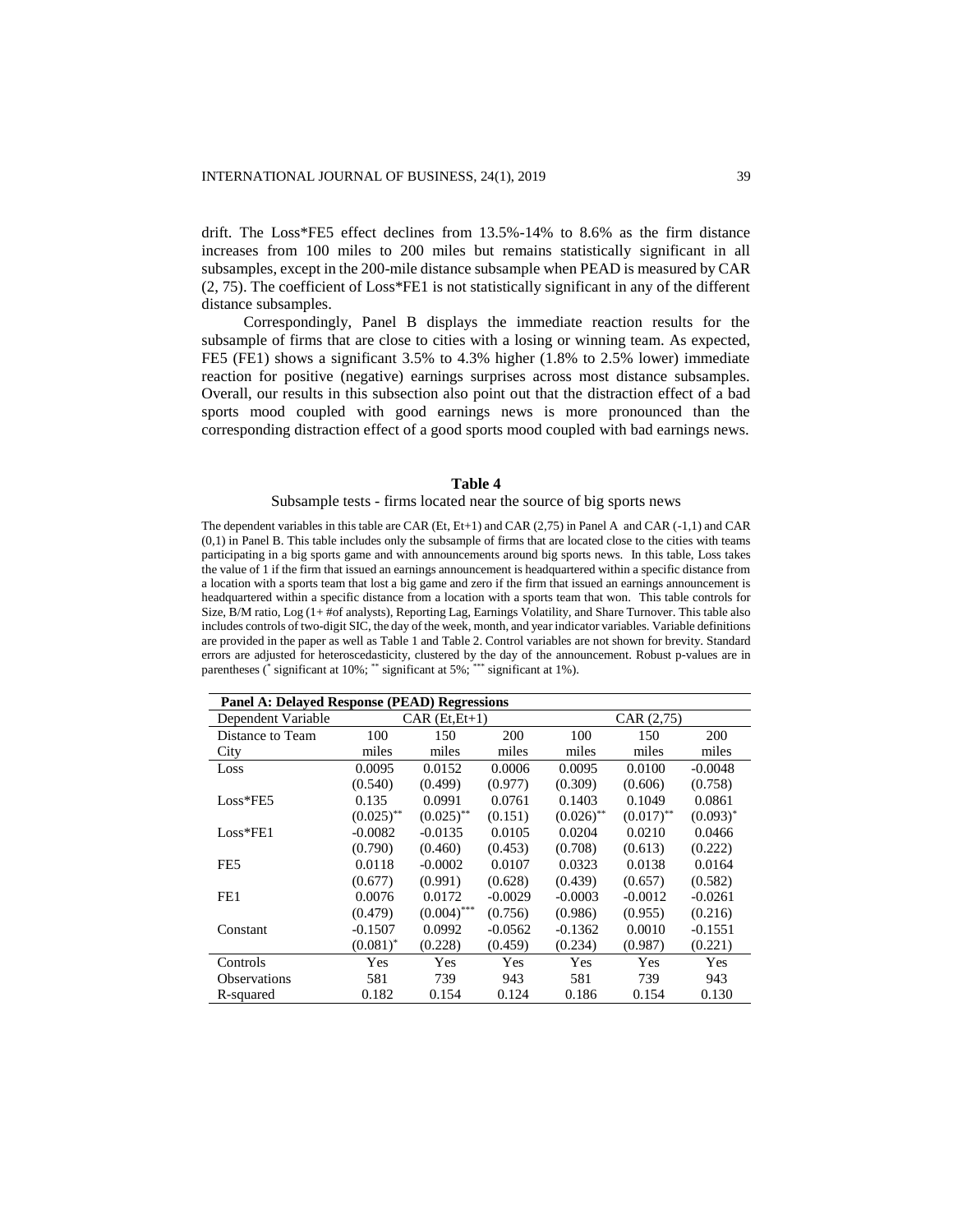| <b>Panel B: Immediate Reaction Regressions</b> |               |               |               |              |               |              |  |  |  |
|------------------------------------------------|---------------|---------------|---------------|--------------|---------------|--------------|--|--|--|
| Dependent Variable:                            |               | $CAR (-1,1)$  |               |              | CAR(0,1)      |              |  |  |  |
| Distance to Team                               | 100           | 150           | 200           | 100          | 150           | <b>200</b>   |  |  |  |
| City                                           | miles         | miles         | miles         | miles        | miles         | miles        |  |  |  |
| Loss                                           | $-0.0037$     | $-0.0044$     | $-0.0068$     | 0.0018       | $-0.0006$     | $-0.0031$    |  |  |  |
|                                                | (0.716)       | (0.436)       | $(0.045)$ **  | (0.877)      | (0.932)       | (0.214)      |  |  |  |
| $Loss*FE5$                                     | 0.0058        | $-0.002$      | 0.0007        | $-0.0033$    | $-0.0033$     | 0.0012       |  |  |  |
|                                                | (0.801)       | (0.833)       | (0.967)       | (0.920)      | (0.767)       | (0.943)      |  |  |  |
| $Loss*FE1$                                     | $-0.011$      | $-0.0024$     | $-0.0025$     | $-0.0111$    | $-0.0016$     | $-0.0008$    |  |  |  |
|                                                | (0.596)       | (0.838)       | (0.766)       | (0.450)      | (0.876)       | (0.947)      |  |  |  |
| FE5                                            | 0.0435        | 0.0419        | 0.0354        | 0.0429       | 0.0362        | 0.0287       |  |  |  |
|                                                | $(0.000)$ *** | $(0.002)$ *** | $(0.004)$ *** | $(0.038)$ ** | $(0.010)$ *** | $(0.027)$ ** |  |  |  |
| FE <sub>1</sub>                                | $-0.009$      | $-0.0184$     | $-0.025$      | $-0.0051$    | $-0.0153$     | $-0.0223$    |  |  |  |
|                                                | $(0.076)^*$   | $(0.037)$ **  | $(0.012)$ **  | (0.619)      | (0.267)       | (0.109)      |  |  |  |
| Constant                                       | 0.0837        | 0.1146        | 0.0797        | 0.0639       | 0.0635        | 0.0568       |  |  |  |
|                                                | (0.117)       | $(0.050)$ **  | $(0.090)$ *   | (0.351)      | $(0.061)^*$   | (0.119)      |  |  |  |
| Controls                                       | Yes           | <b>Yes</b>    | Yes           | Yes          | <b>Yes</b>    | Yes          |  |  |  |
| <b>Observations</b>                            | 581           | 739           | 943           | 581          | 739           | 943          |  |  |  |
| R-squared                                      | 0.165         | 0.139         | 0.124         | 0.167        | 0.143         | 0.127        |  |  |  |

**Table 4 (continued)**

## **C. Volume Response Tests**

Investor distraction implies that there will be less trading volume response to earnings surprises (e.g., DellaVigna and Pollet, 2009; Hirshleifer et al., 2009). We first use the following regression model to test this hypothesis for conflicting-mood distraction:

AbnormalVol[0,1]= $\beta_0 + \beta_1$ Game+ $\beta_2$ Game\*ExtFE+ $\beta_3$ ExtFE+Controls (5)

We define AbnormalVol $[0,1]$  consistent with the prior studies (e.g., Hirshleifer et al., 2009). It is equal to the average of the abnormal trading volume on the earnings announcement date and the next day. Abnormal trading volume for a given day t is calculated by subtracting the average log dollar daily volume from the (-41,-11) window relative to the day t from the log dollar volume on day t. As the previous studies suggest, a higher level of trading volume is expected around both good and bad earnings news. Therefore in our model (5), we use an indicator variable of extreme earnings surprise (FE1 or FE5), ExtFE. We also use its interaction with a dummy variable, Game, that takes the value of 1 if a firm is located within a certain distance (from 100 miles up to 200 miles) from a city with a sports team playing a big game and the value of 0 otherwise. We use the same control variables that we use in the multivariate tests of the previous section. Also, following Hirshleifer et al. (2009) we control for the impact of marketwide abnormal trading volume, which we define as the average abnormal trading volume of all CRSP firms.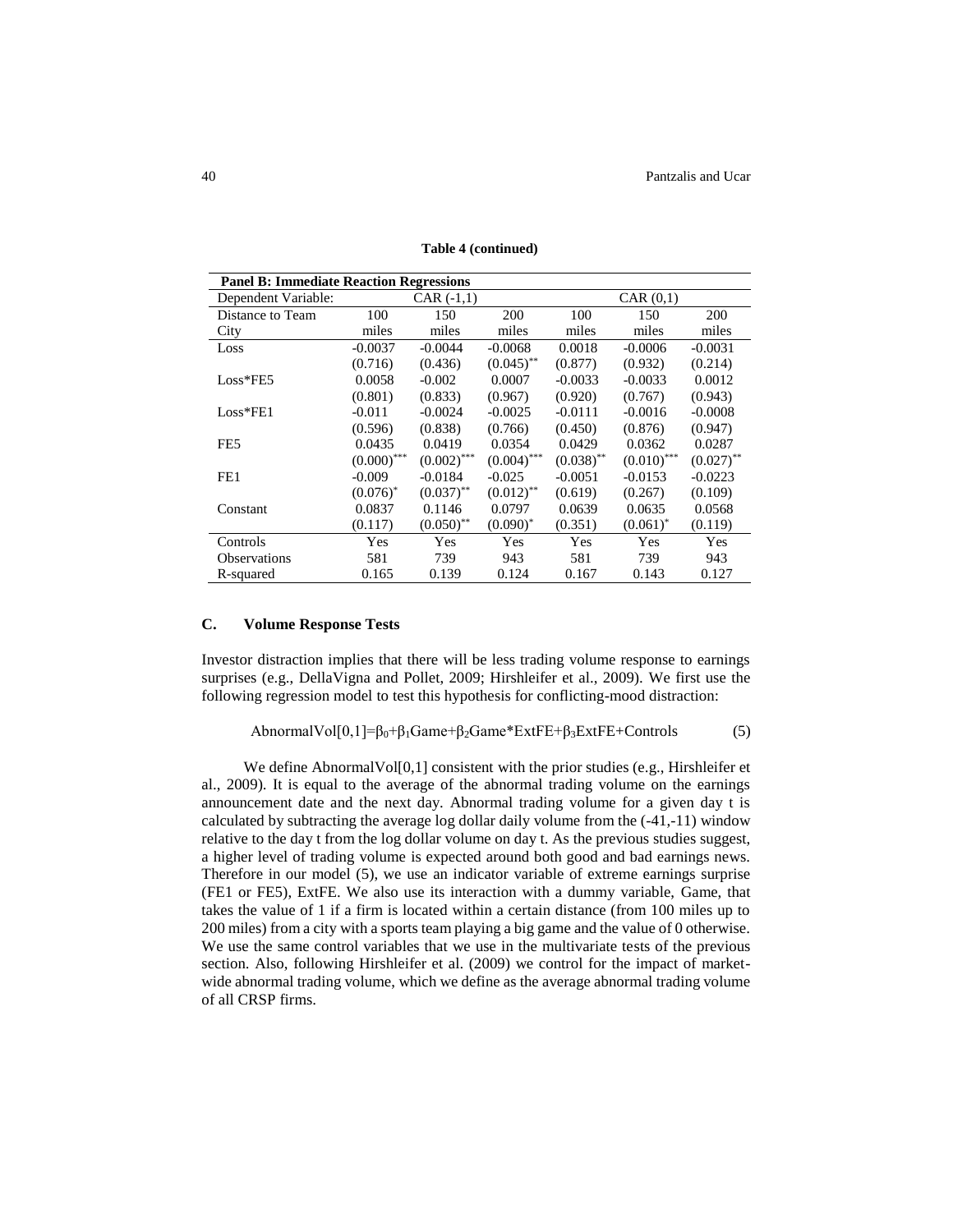## **Table 5**

#### Trading volume response regressions

The dependent variable is AbnormalVol [0,1], which is equal to the average of abnormal trading volume on the earnings announcement date and of the abnormal trading on the next day. In Panel A, Game takes the value of 1 if a firm is within a certain "distance" to "big sports game city" and the value of 0 for everything else. Panel B divides game distance into two categories based on stock market reaction results of the distraction effect as follows: GameDistractionExtFE takes the value of 1 if Win\*FE1=0 or Lost\*FE5=0 and the value of 0 for everything else. GameOtherExtFE takes the value of 1 if Win\*FE5=0 or Lost\*FE1=0 and the value of 0 for everything else. This table controls for Size, B/M ratio, Log (1+ #of analysts), Reporting Lag, Earnings Volatility, and Share Turnover along with two-digit SIC, the day of the week, month, year indicator variables. This table also controls for market-wide abnormal trading volume defined as "the average abnormal trading volume of all CRSP firms." Control variables are not shown for brevity. Standard errors are adjusted for heteroscedasticity, clustered by the day of the announcement. Robust p-values are in parentheses (\* significant at 10%; \*\* significant at 5%; \*\*\* significant at 1%).

| <b>Panel A: Overall Effect for Games</b> |               |               |               |  |  |  |  |  |
|------------------------------------------|---------------|---------------|---------------|--|--|--|--|--|
| Dependent Variable<br>Abnormal Vol [0,1] |               |               |               |  |  |  |  |  |
| Distance to Team City                    | 100 miles     | 150 miles     | 200 miles     |  |  |  |  |  |
| Game*ExtFE                               | $-0.253$      | $-0.152$      | $-0.005$      |  |  |  |  |  |
|                                          | $-0.163$      | $-0.286$      | $-0.972$      |  |  |  |  |  |
| Game                                     | 0.079         | 0.050         | $-0.004$      |  |  |  |  |  |
|                                          | $-0.634$      | $-0.746$      | $-0.972$      |  |  |  |  |  |
| ExtFE                                    | 0.195         | 0.188         | 0.167         |  |  |  |  |  |
|                                          | $(0.001)$ *** | $(0.001)$ *** | $(0.001)$ *** |  |  |  |  |  |
| Constant                                 | 0.696         | 0.689         | 0.688         |  |  |  |  |  |
|                                          | $-0.173$      | $-0.176$      | $-0.171$      |  |  |  |  |  |
| Controls                                 | <b>Yes</b>    | <b>Yes</b>    | <b>Yes</b>    |  |  |  |  |  |
| <b>Observations</b>                      | 5088          | 5088          | 5088          |  |  |  |  |  |
| R-squared                                | 0.064         | 0.064         | 0.064         |  |  |  |  |  |

## **Panel B: Distraction Effect of Games vs. Other Effect of Games**

| Dependent Variable    | Abnormal Vol $[0,1]$ |               |               |  |  |  |  |
|-----------------------|----------------------|---------------|---------------|--|--|--|--|
| Distance to Team City | 100 miles            | 150 miles     | 200 miles     |  |  |  |  |
| GameDistractionExtFE  | $-0.363$             | $-0.220$      | $-0.047$      |  |  |  |  |
|                       | $(0.017)$ **         | $(0.013)$ **  | $-0.562$      |  |  |  |  |
| <b>GameOtherExtFE</b> | $-0.156$             | $-0.097$      | 0.035         |  |  |  |  |
|                       | $-0.492$             | $-0.692$      | $-0.890$      |  |  |  |  |
| Game                  | 0.075                | 0.051         | $-0.005$      |  |  |  |  |
|                       | $-0.650$             | $-0.745$      | $-0.967$      |  |  |  |  |
| ExtFE                 | 0.194                | 0.188         | 0.166         |  |  |  |  |
|                       | $(0.001)$ ***        | $(0.001)$ *** | $(0.001)$ *** |  |  |  |  |
| Constant              | 0.689                | 0.688         | 0.685         |  |  |  |  |
|                       | $-0.171$             | $-0.172$      | $-0.165$      |  |  |  |  |
| Controls              | Yes                  | Yes           | Yes           |  |  |  |  |
| <b>Observations</b>   | 5088                 | 5088          | 5088          |  |  |  |  |
| R-squared             | 0.064                | 0.064         | 0.064         |  |  |  |  |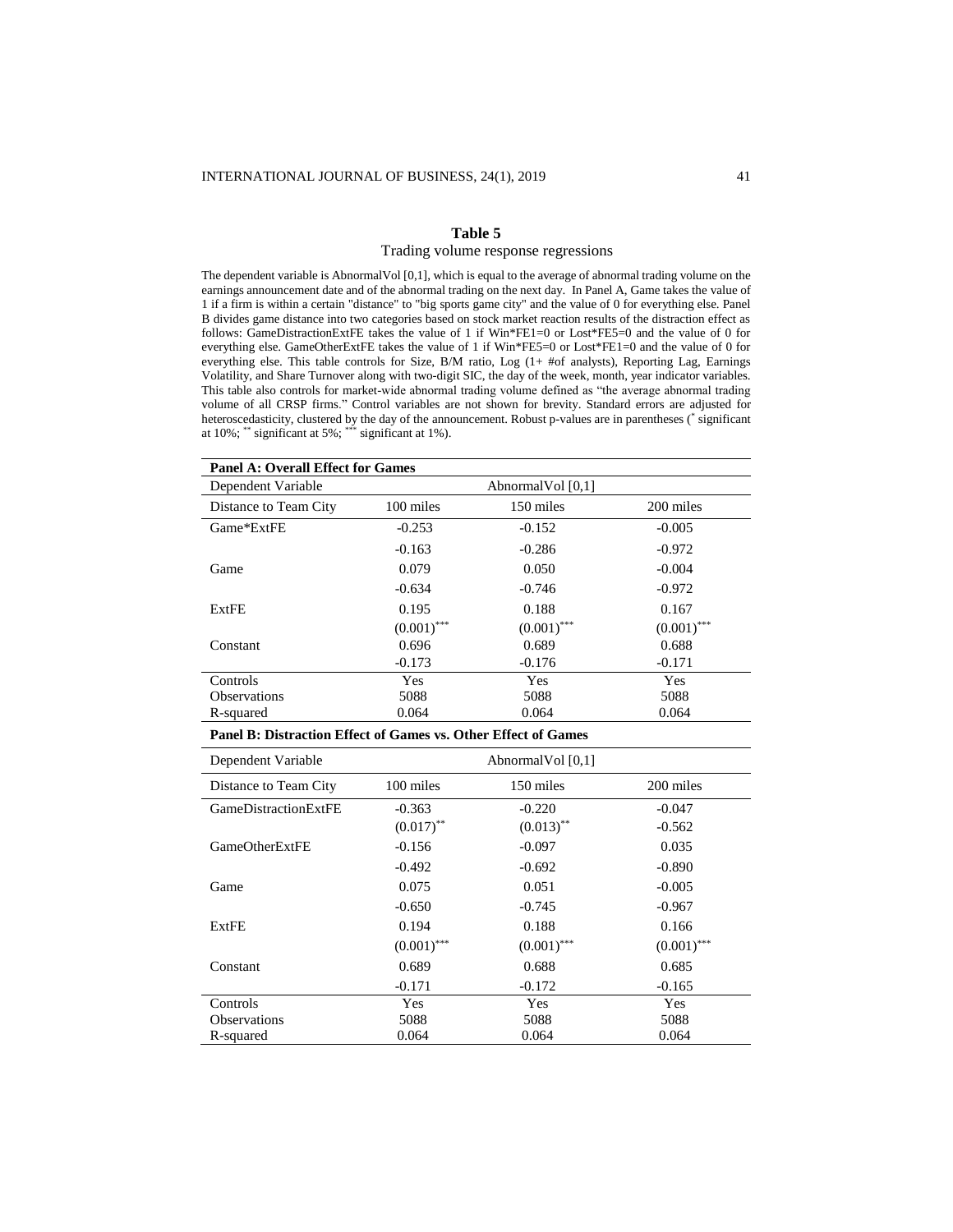Panel A of Table 5 presents the trading volume response regressions' results for subsamples of various firms' distances to the city of a big sports game. The coefficient of Game\*ExtFE is negative across all distance definitions, and its magnitude declines with distance. Although the coefficient's sign is in line with the distraction argument, and the decline in the magnitude of the coefficient with distance is consistent with our earlier results, it is statistically insignificant. This result is similar to the one in DellaVigna and Pollet (2009) where the distraction effect becomes statistically insignificant after controlling for aggregate market volume. More importantly, it is possible that the lower statistical power could be attributed to limitations of the regression model (5) specifically, to the inability of the Game\*ExtFE variable to distinguish earning news conflicting with mood and earnings news consistent with mood. To further explore this possibility and to account for a distraction effect, we estimate the following new model:

# AbnormalVol[0,1]=β0+β1Game+β2GameDistractionExtFE+β3GameOtherExtFE  $+\beta_4 \text{ExtFE} + \text{Controls}$  (6)

Model (6) is essentially similar to model (5), but it includes the variables GameDistractionExtFE and GameOtherExtFE in place of Game\*ExtFE. GameDistractionExtFE is an indicator variable that takes the value of 1 if  $Win*FE1=1$ or Loss\*FE5=1, and therefore indicates cases of earnings news conflicting with mood. GameOtherExtFE is an indicator variable that takes the value of 1 if Win\*FE5=1 or Loss\*FE1=1. Panel B reports the results for regression model (6). The coefficient of GameDistractionExtFE is negative across all distance definitions, and its magnitude declines with distance to the source of the sports mood. It is statistically significant for firms within 100-150 miles of cities with a sports team, consistent with the conflictingmood distraction effect, which predicts lower abnormal trading volume for firms whose earnings news is incongruent with the sports mood experienced by local investors. The coefficient of GameOtherExtFE is statistically insignificant in all columns.

## **D. Is There a General Distraction Effect Associated with Sports Events? Timing of Announcement, Strength of Exposure to Sports News, and Stock Response**

Having established the existence of a conflicting-mood distraction effect, we now address the possibility that such an effect could be part of a general distraction effect caused by sports events which exist, even without considering mood content. In particular, we examine whether the market gets distracted by earnings announcements around the time of big sports events by estimating the following models:

$$
CAR = \beta_0 + \beta_1 GameTime + \beta2 GameTime * FE5 + \beta_3 GameTime * FE1 + B_4 * FE5 + B_5 * FE1 + Contents
$$
\n(7)

$$
CAR = \beta_0 + \beta_1 Game200mi + \beta_2 Game200mi * FE5 + \beta_3 Game200mi * FE1 + B_4 * FE5 + B_5 * FE1 + Contents
$$
\n(8)

In model (7) above, GameTime is a dummy variable that takes the value of 1 if a firm's earnings announcement occurs around the time of big sports events and the value of 0 otherwise. Model (8) is similar to model (7). However, instead of simply accounting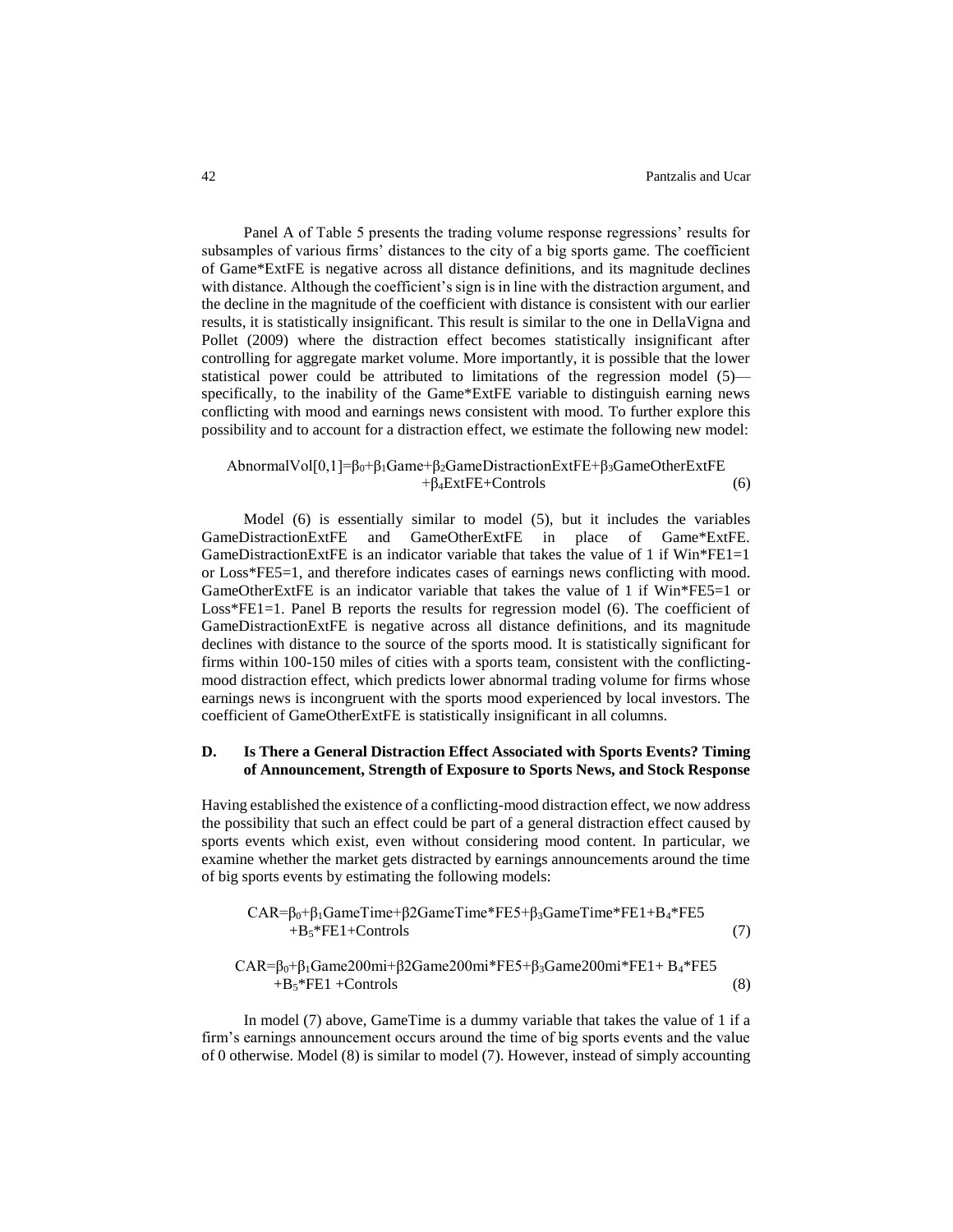for the timing of the announcement, we also measure the proximity to the source of the unrelated news (i.e., the sports news) by replacing GameTime with Game200mi, which is a dummy variable that takes the value of 1 if a firm is located within 200 miles of a city with a team competing in a big sports event and the value of 0 otherwise. This variable, Game200mi, allows us to consider cases of greater exposure to sports news.

Panel A of Table 6 contains the results for the model (7) depicted in odd-numbered columns and those for the model (8) in even-numbered columns. The estimation includes all earnings announcements observations with firm location and other firm information issued during our sample period. There is no statistically significant difference in delayed response between announcements issued around big sports games and all other announcements. However, there is some difference in immediate reaction between announcements issued around big sports games and other announcements. This pattern is different for announcements of firms located close to participating teams' cities than for other firms making announcements around game time. All announcements with good earnings news issued around game days show some attenuated immediate reaction by 0.7%, whereas the announcements, especially good earnings news, of the firms located near teams' cities display a somewhat boosted immediate reaction. The results of these tests show that without accounting for mood content, PEAD is not significantly affected by sports events, and thus reveal that there is no general sports event distraction effect. The results also highlight the importance of proximity to the source of the sports mood.

We also examine delayed response ratios for GameTime and Game200mi. As we did before and based on DellaVigna and Pollet (2009), we estimate regression models by focusing only on extreme earnings-news quintiles. Delayed response ratio computation includes the following models:

$$
CAR = \beta_0 + \beta_1 GameTime + \beta_2 GameTime * Top + \beta_3 Top + Controls
$$
\n
$$
CAR = \beta_0 + \beta_1 Game200mi + \beta_2 Game200mi * Top + \beta_3 Top + Controls
$$
\n(10)

The above models are estimated by using the same control variables used in the Panel A regression and include only extreme earnings surprise (FE5 and FE1) announcements. Top is also defined as in the previous delayed response ratio tests.). Panel B of Table 6 shows that the delayed responses of announcements issued around game times are not statistically significantly different and are even smaller than those of announcements from other times. This result is in line with the evidence in Panel A and the view that there is no general distraction effect associated simply with the timing of big sports events. Comparison of delayed responses for Game200mi and Other also shows an insignificant difference. The lower half of Panel B indicates that up to 54% of stock response takes place with a delay for earnings news announced around the time of big sports events with the issuing firms' locations near only accounts for only up to 37% of the long-term response. Even though this is a sizeable difference, it is not significant in statistical terms. However, this result denotes the importance of proximity to the source of unrelated news, in that it strengthens the delayed response to the firm news.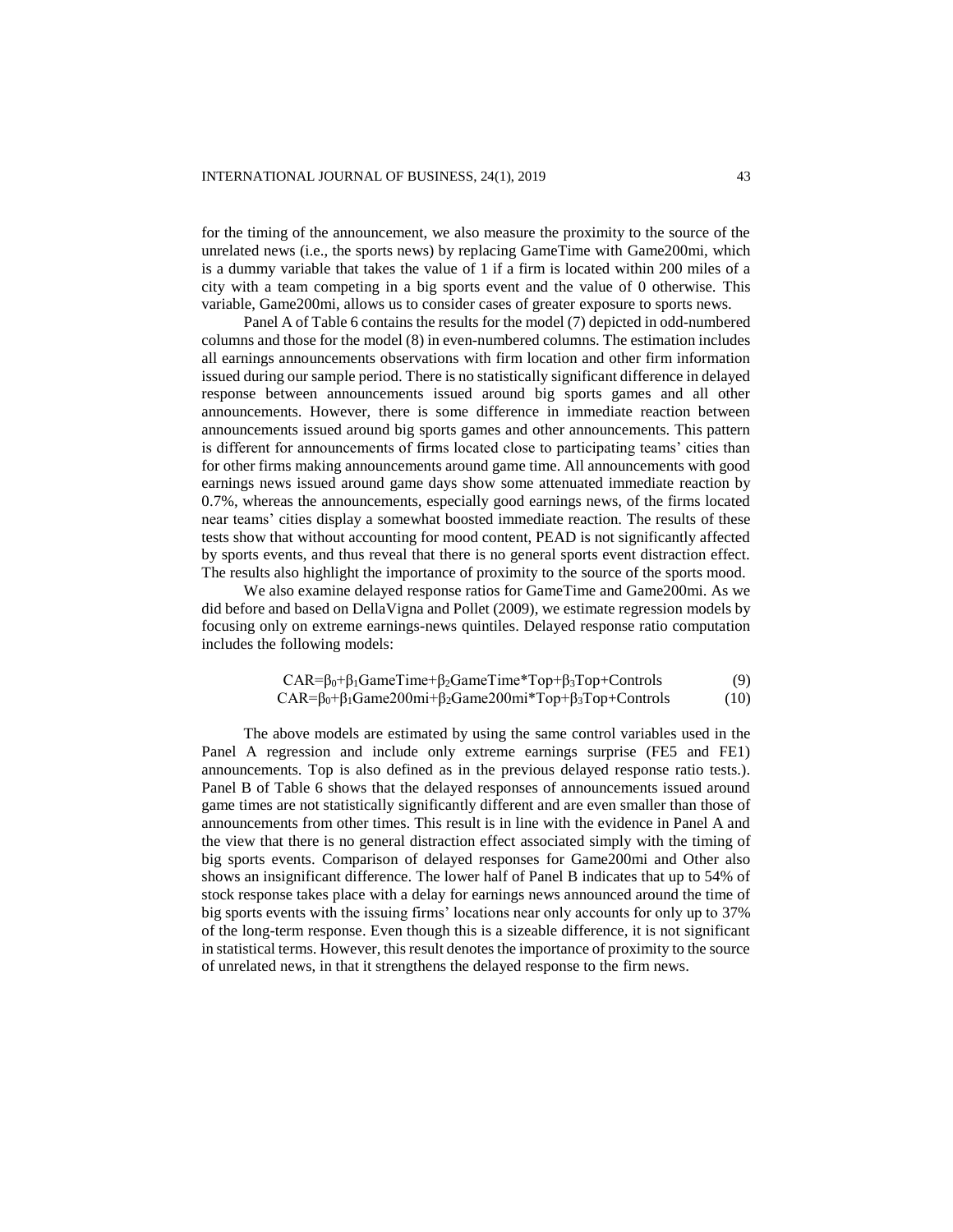#### 44 Pantzalis and Ucar

# **Table 6**

## Delayed response and immediate reaction to all earnings announcements during sample years

The first (last) four columns show delayed response (immediate reaction) regressions in Panel A. The dependent variable is delayed response ratio in Panel B, which is the ratio of the delayed stock response to the long-term stock response. GameTime is a dummy variable that takes the value of 1 if a firm's earnings announcement happens around the time of big sports events and the value of 0 otherwise. Game200mi is a dummy variable that takes the value of 1 if a firm is located within 200 miles of a city with a team competing in a big sports event and the value of 0 otherwise. Control variable definitions are provided earlier in the paper and they are not shown for brevity. Standard errors are adjusted for heteroskedasticity, clustered by the day of the announcement. Robust p-values are in parentheses (\* significant at 10%; \*\* significant at 5%; \*\*\* significant at 1%).

## **Panel A: Delayed Response (PEAD) and Immediate Reaction Regressions**

|                     | <b>Delayed Response</b> |               |               | <b>Immediate Reaction</b> |               |               |               |               |
|---------------------|-------------------------|---------------|---------------|---------------------------|---------------|---------------|---------------|---------------|
| Dependent Variable  | $CAR(Et, Et+1)$         |               | CAR (2,75)    |                           | $CAR (-1,1)$  |               | CAR(0,1)      |               |
| GameTime            | 0.0023                  |               | 0.0015        |                           | $-0.0001$     |               | 0.0010        |               |
|                     | (0.571)                 |               | (0.687)       |                           | (0.958)       |               | (0.461)       |               |
| GameTime*FE5        | $-0.0032$               |               | 0.0008        |                           | $-0.0077$     |               | $-0.0071$     |               |
|                     | (0.487)                 |               | (0.837)       |                           | $(0.074)*$    |               | $(0.025)$ **  |               |
| GameTime*FE1        | 0.0126                  |               | 0.0177        |                           | $-0.0014$     |               | $-0.0010$     |               |
|                     | (0.201)                 |               | (0.120)       |                           | (0.548)       |               | (0.483)       |               |
| Game200mi           |                         | 0.0099        |               | 0.0089                    |               | 0.0006        |               | 0.0021        |
|                     |                         | (0.377)       |               | (0.334)                   |               | (0.773)       |               | $(0.067)*$    |
| Game200mi*FE5       |                         | 0.0055        |               | 0.0108                    |               | 0.0042        |               | 0.0002        |
|                     |                         | (0.443)       |               | (0.328)                   |               | $(0.099)*$    |               | (0.966)       |
| Game200mi*FE1       |                         | $-0.0085$     |               | $-0.0148$                 |               | 0.0034        |               | 0.0031        |
|                     |                         | (0.344)       |               | (0.108)                   |               | (0.665)       |               | (0.563)       |
| FE <sub>5</sub>     | 0.0325                  | 0.0323        | 0.0320        | 0.0319                    | 0.0293        | 0.0288        | 0.0252        | 0.0248        |
|                     | $(0.000)$ ***           | $(0.000)$ *** | $(0.000)$ *** | $(0.000)$ ***             | $(0.000)$ *** | $(0.000)$ *** | $(0.000)$ *** | $(0.000)$ *** |
| FE1                 | $-0.0018$               | $-0.0010$     | $-0.0020$     | $-0.0009$                 | $-0.0310$     | $-0.0311$     | $-0.0277$     | $-0.0278$     |
|                     | (0.463)                 | (0.654)       | (0.406)       | (0.656)                   | $(0.000)$ *** | $(0.000)$ *** | $(0.000)$ *** | $(0.000)$ *** |
| Constant            | $-0.0158$               | $-0.0155$     | $-0.0063$     | $-0.0059$                 | $-0.0043$     | $-0.0042$     | $-0.0029$     | $-0.0028$     |
|                     | (0.496)                 | (0.503)       | (0.789)       | (0.801)                   | (0.583)       | (0.595)       | (0.671)       | (0.682)       |
| Controls            | Yes                     | Yes           | Yes           | Yes                       | Yes           | Yes           | Yes           | Yes           |
| <b>Observations</b> | 96885                   | 96885         | 96885         | 96885                     | 96880         | 96880         | 96880         | 96880         |
| R-squared           | 0.011                   | 0.011         | 0.011         | 0.011                     | 0.053         | 0.053         | 0.047         | 0.047         |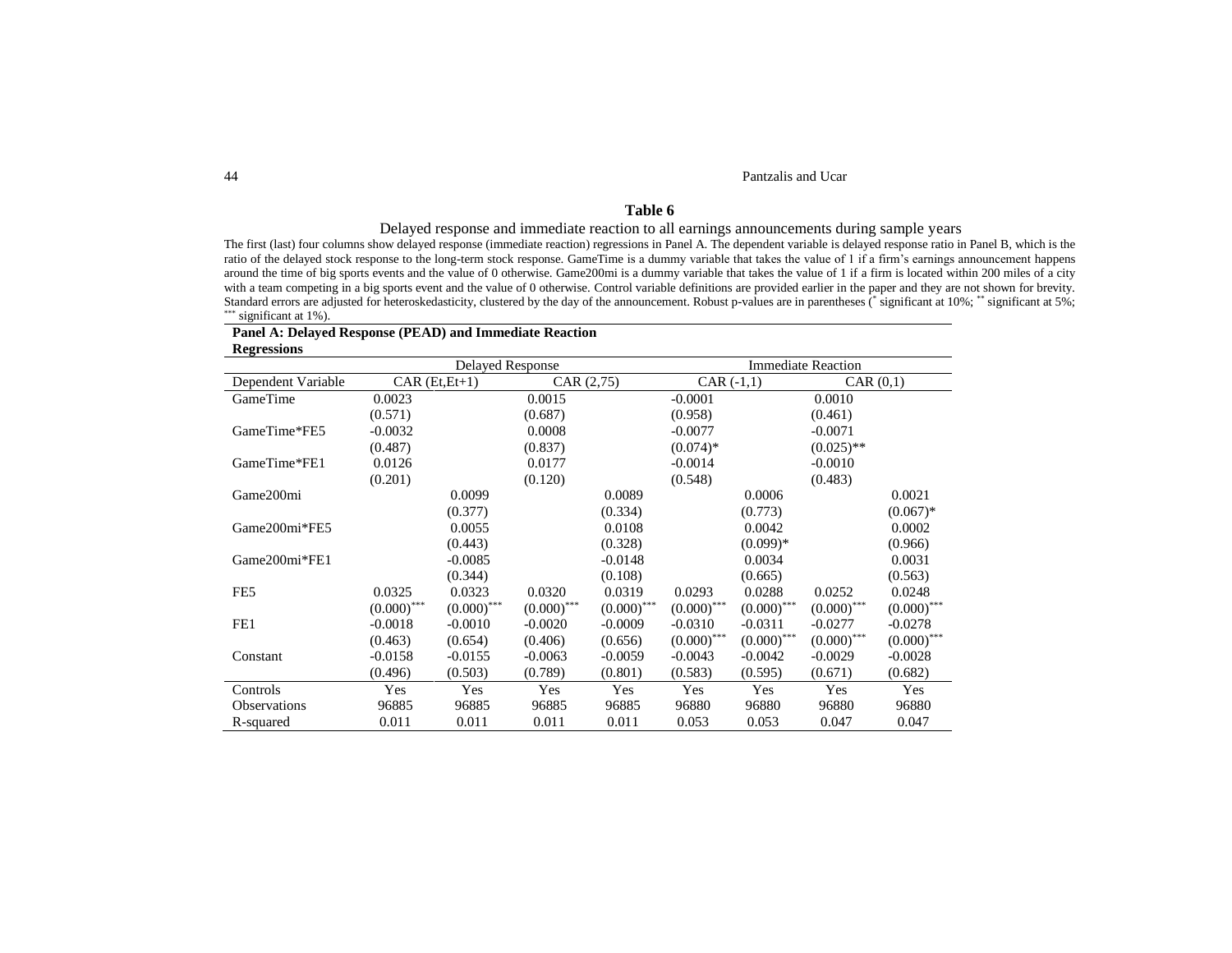| Panel B: Ratio of the Delayed Stock Response to the Long-Term Stock Response |                   |                         |  |  |  |  |  |  |  |
|------------------------------------------------------------------------------|-------------------|-------------------------|--|--|--|--|--|--|--|
| Response Ratio representation                                                | $[CAR(Et, Et+1)$  | [CAR $(2,75)$ /         |  |  |  |  |  |  |  |
|                                                                              | $CAR (-1, Et+1)]$ | CAR (0.75)              |  |  |  |  |  |  |  |
| Response Ratio for GameTime                                                  | 0.2472            | 0.2688                  |  |  |  |  |  |  |  |
|                                                                              | $(0.033)$ **      | $(0.043)$ **            |  |  |  |  |  |  |  |
| Response Ratio for Other times                                               | 0.3465            | 0.3845                  |  |  |  |  |  |  |  |
|                                                                              | $(0.000)$ ***     | $(0.000)$ ***           |  |  |  |  |  |  |  |
| Difference between the response ratio for                                    | $-0.09923$        | $-0.11567$              |  |  |  |  |  |  |  |
| GameTime and other times                                                     | (0.398)           | (0.389)                 |  |  |  |  |  |  |  |
|                                                                              |                   |                         |  |  |  |  |  |  |  |
| Response Ratio for Game200mi                                                 | 0.4291            | 0.5425                  |  |  |  |  |  |  |  |
|                                                                              | $(0.003)$ ***     | $(0.043)$ <sup>**</sup> |  |  |  |  |  |  |  |
| Response Ratio for Other                                                     | 0.3413            | 0.3777                  |  |  |  |  |  |  |  |
|                                                                              | $(0.000)$ ***     | $(0.000)$ ***           |  |  |  |  |  |  |  |
| Difference between the response ratio for                                    | 0.0878            | 0.1647                  |  |  |  |  |  |  |  |
| Game200mi and other announcements                                            | (0.541)           | (0.184)                 |  |  |  |  |  |  |  |

**Table 6 (continued)**

## **E. Conflicting-Mood Distraction and Local Stock Ownership**

So far, we have shown that a conflicting-mood distraction is stronger among firms located closer to the source of mood-inducing unrelated news. This pattern is consistent with the existence of a sizeable local component in the pricing of stocks and highlights the potential role of local investors in the conflicting-mood distraction effect. To further examine and verify the importance of local investors, we run two additional tests. First, following prior studies that examined the importance of a local component of asset pricing (e.g., Pirinsky and Wang, 2006), we re-examine the distraction effect using the subsample of earnings announcements around big sports events excluding firms that are located in the New York area. Since New York is the heart of the U.S. financial markets and the home of numerous financial institutions, the locality of investors is expected to have a smaller role in any financial outcome compared to other places. Table 7 shows the results of tests for the subsample excluding New York firms. In Panel A, the pattern and magnitude of the Loss\*FE5 and Win\*FE1 coefficients are very similar to those displayed in Table 2 and in line with the strong conflicting-mood distraction effect that becomes gradually weaker with distance from the source of the mood-inducing sports news. Panel B reports results for the short-term price reaction tests. The findings are, once again, very similar to the short response results provided in Table 2. We conclude that our findings remain robust when we exclude from our investigation the areas that are expected to have a less pronounced impact on local investors.

Next, we examine the impact of the size of local retail investor ownership. We construct a local stock ownership index and use it to divide our sample into two subsamples, one with more local ownership and one with less local ownership. The local stock ownership index contains several factors that reflect the likelihood of stock ownership by local investors. For example, Coval and Moskowitz (1999) suggest that small firms have higher levels of local ownership and they also imply that individual investors are more likely to own local stocks compared to institutional investors. Therefore, we use firm size and institutional ownership in constructing the local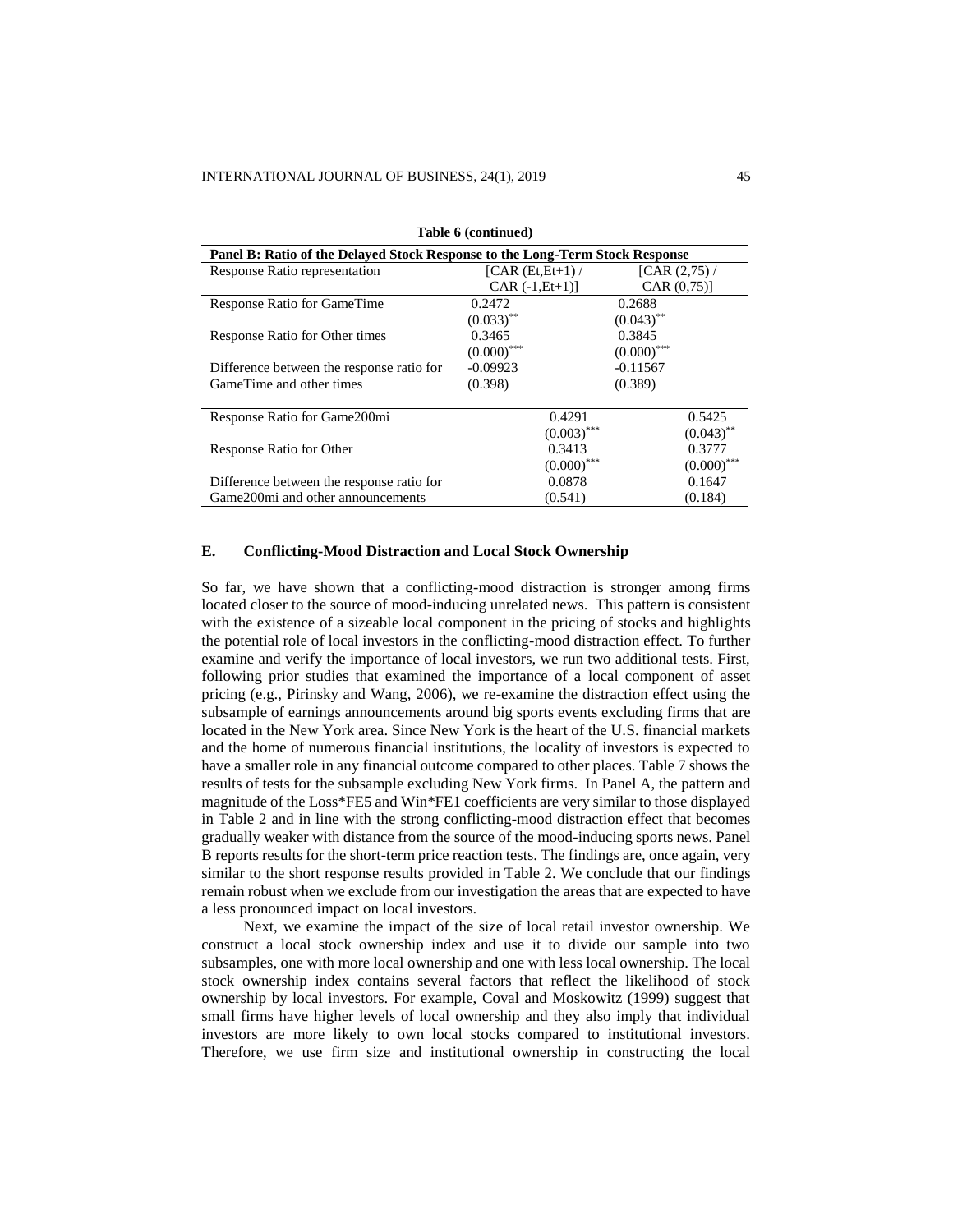ownership index. Also, other components of the local ownership index are investors' income, education, and age. In particular, we use the proportion of the population with a college degree in the county, the median household income of the county from 1990 and 2000 Censuses and the proportion of people who are 65 years old or older in a firm's headquarter county. We use interpolation to fill in the missing values for years between the US Censuses.

## **Table 7**

## Tests with a subsample that excludes New York area firms

The dependent variables in this table are CAR (Et, Et+1) and CAR (2,75) in Panel A and CAR (-1,1) and CAR (0,1) in Panel B. This table controls for Size, B/M ratio, Log (1+ #of analysts), Reporting Lag, Earnings Volatility, and Share Turnover. Variable definitions are provided in the paper as well as Table 1 and Table 2. This table also includes controls of two-digit SIC, the day of the week, month, and year indicator variables. Control variables are not shown for brevity. Standard errors are adjusted for heteroscedasticity, clustered by the day of the announcement. Robust p-values are in parentheses  $($ <sup>\*</sup> significant at 10%;  $*$ <sup>\*\*\*</sup> significant at 5%; \*\*\* significant at 1%).

**Panel A: Delayed Response (PEAD) Regressions** Dependent Variable CAR (Et,Et+1) CAR (2,75) Distance to Team **City**  100 miles 150 miles 200 miles 100 miles 150 miles 200 miles Win 0.0230 0.0088 0.0086 0.0228 0.0106 0.0127 (0.121) (0.450) (0.616) (0.112) (0.332) (0.374) Loss 0.0226 0.0209 0.0089 0.0216 0.0188 0.0077  $(0.044)^{**}$   $(0.042)^{**}$   $(0.401)$   $(0.183)$   $(0.147)$   $(0.393)$ Win\*FE5 -0.0387 -0.0366 -0.0245 -0.0229 -0.0265 -0.0266 (0.211) (0.137) (0.461) (0.415) (0.274) (0.464) Loss\*FE5 0.0898 0.0554 0.0438 0.1027 0.0662 0.0480  $(0.038)$ <sup>\*\*</sup>  $(0.109)$   $(0.118)$   $(0.027)$ <sup>\*\*</sup>  $(0.085)^*$  $(0.062)^*$ Win\*FE1 -0.0482 -0.0300 -0.0339 -0.0658 -0.0592 -0.0689  $(0.003)$ <sup>\*\*\*</sup>  $(0.085)$ <sup>\*</sup>  $(0.026)$ <sup>\*\*</sup>  $(0.005)$ <sup>\*\*\*</sup>  $(0.055)^*$  $(0.028)$ \*\* Loss\*FE1 -0.0046 0.0042 -0.0014 -0.0022 0.0069 0.0006 (0.887) (0.861) (0.961) (0.955) (0.827) (0.984) FE5 0.0345 0.0352 0.0349 0.0364 0.0372 0.0381  $(0.010)$ <sup>\*\*\*</sup>  $(0.006)$ <sup>\*\*\*</sup>  $(0.012)$ <sup>\*\*</sup>  $(0.010)$ <sup>\*\*\*</sup>  $(0.009)$ \*\*\*  $(0.006)$ \*\*\* FE1 0.0173 0.0163 0.0178 0.0232 0.0231 0.0253 (0.211) (0.269) (0.255) (0.118) (0.147) (0.126) Constant 0.0482 0.0521 0.0518 0.0491 0.0538 0.0546  $(0.063)^*$  $(0.052)^{*}$  $(0.057)^*$  $(0.094)^*$  $(0.062)^*$  $(0.058)^*$ Controls Yes Yes Yes Yes Yes Yes Observations 4943 4943 4943 4943 4943 4943 R-squared 0.035 0.035 0.033 0.038 0.038 0.037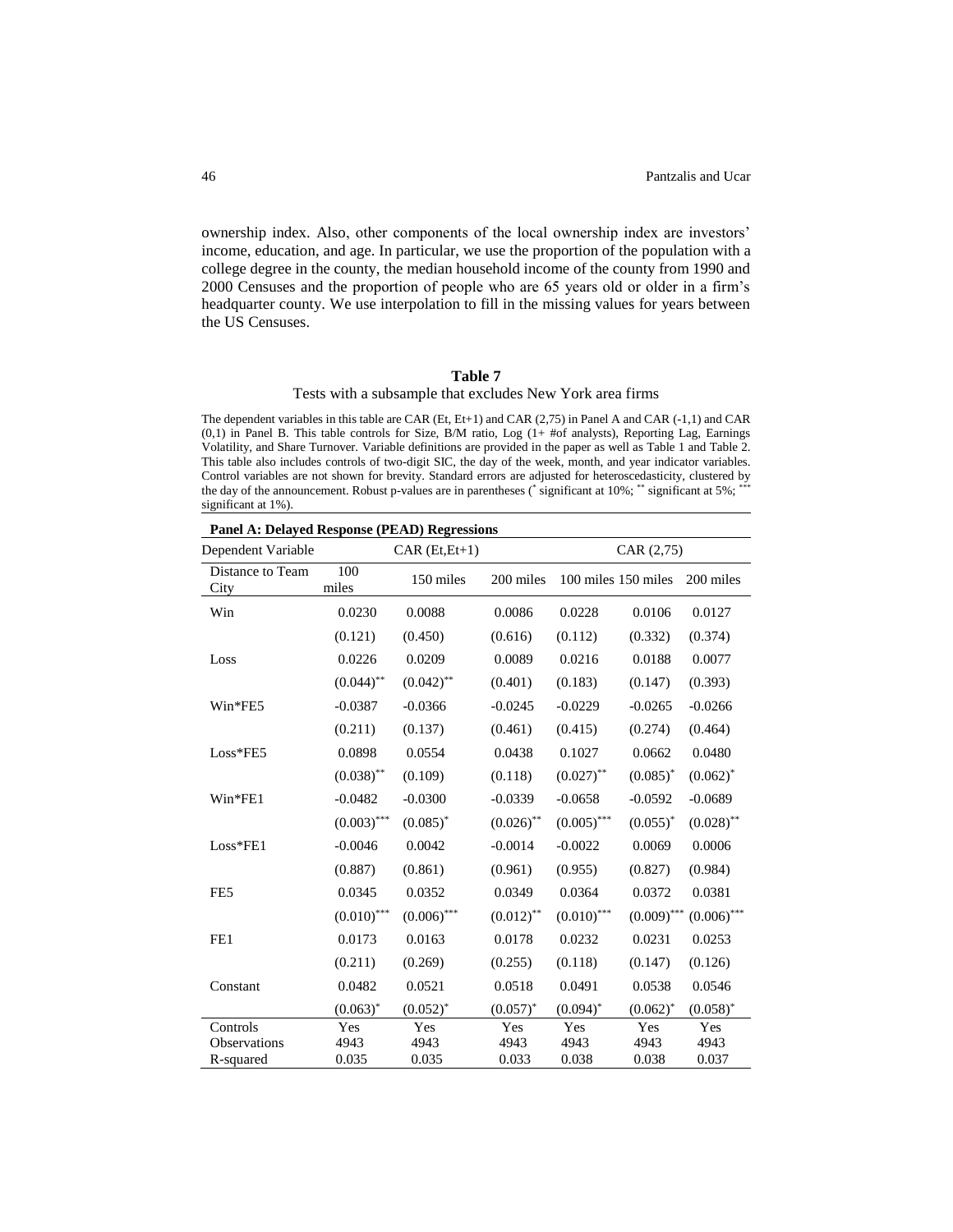| <b>Panel B: Immediate Reaction Regressions</b> |                        |               |               |               |               |               |  |  |  |  |  |
|------------------------------------------------|------------------------|---------------|---------------|---------------|---------------|---------------|--|--|--|--|--|
| Dependent<br>Variable                          |                        | $CAR (-1,1)$  |               | CAR(0,1)      |               |               |  |  |  |  |  |
| Distance to Team<br>City                       | 100 miles<br>150 miles |               | 200 miles     | 100 miles     | 150 miles     | 200 miles     |  |  |  |  |  |
| Win                                            | 0.0072                 | 0.0056        | 0.0040        | 0.0052        | 0.0037        | 0.0035        |  |  |  |  |  |
|                                                | $(0.018)$ **           | (0.225)       | (0.115)       | (0.156)       | (0.438)       | (0.206)       |  |  |  |  |  |
| Loss                                           | $-0.0027$              | 0.0006        | $-0.0019$     | 0.0002        | 0.0022        | 0.0009        |  |  |  |  |  |
|                                                | (0.371)                | (0.741)       | (0.478)       | (0.926)       | (0.135)       | (0.599)       |  |  |  |  |  |
| Win*FE5                                        | 0.0069                 | 0.0137        | 0.0116        | 0.0047        | 0.0078        | 0.0057        |  |  |  |  |  |
|                                                | (0.240)                | (0.125)       | (0.114)       | (0.619)       | (0.215)       | (0.496)       |  |  |  |  |  |
| Loss*FE5                                       | 0.0225                 | 0.0151        | 0.0154        | 0.0130        | 0.0099        | 0.0091        |  |  |  |  |  |
|                                                | (0.328)                | (0.328)       | (0.257)       | (0.527)       | (0.418)       | (0.449)       |  |  |  |  |  |
| Win*FE1                                        | 0.0142                 | 0.0077        | 0.0071        | 0.0107        | 0.0065        | 0.0044        |  |  |  |  |  |
|                                                | (0.222)                | (0.322)       | (0.401)       | (0.522)       | (0.619)       | (0.762)       |  |  |  |  |  |
| Loss*FE1                                       | 0.0121                 | 0.0111        | 0.0044        | 0.0124        | 0.0135        | 0.0062        |  |  |  |  |  |
|                                                | (0.293)                | (0.280)       | (0.619)       | (0.138)       | $(0.012)$ **  | (0.212)       |  |  |  |  |  |
| FE5                                            | 0.0188                 | 0.0182        | 0.0180        | 0.0159        | 0.0156        | 0.0156        |  |  |  |  |  |
|                                                | $(0.006)$ ***          | $(0.007)$ *** | $(0.007)$ *** | $(0.005)$ *** | $(0.006)$ *** | $(0.005)$ *** |  |  |  |  |  |
| FE1                                            | $-0.0344$              | $-0.0345$     | $-0.0339$     | $-0.0310$     | $-0.0313$     | $-0.0306$     |  |  |  |  |  |
|                                                | $(0.000)$ ***          | $(0.000)$ *** | $(0.000)$ *** | $(0.000)$ *** | $(0.000)$ *** | $(0.000)$ *** |  |  |  |  |  |
| Constant                                       | 0.0715                 | 0.0706        | 0.0712        | 0.0475        | 0.0473        | 0.0474        |  |  |  |  |  |
|                                                | $(0.020)$ **           | $(0.019)$ **  | $(0.018)$ **  | $(0.029)$ **  | $(0.028)$ **  | $(0.024)$ **  |  |  |  |  |  |
| Controls                                       | Yes                    | Yes           | Yes           | Yes           | Yes           | Yes           |  |  |  |  |  |
| Observations                                   | 4943                   | 4943          | 4943          | 4943          | 4943          | 4943          |  |  |  |  |  |
| R-squared                                      | 0.070                  | 0.070         | 0.070         | 0.065         | 0.065         | 0.065         |  |  |  |  |  |

**Table 7 (continued)**

We first rank firms into deciles after sorting for each of the five factors and then, for each firm observation, we compute the local ownership index by taking the average value of the ranks. Specifically, we divide our sample into ten firm-size groups based on the corresponding NYSE equity deciles and assign corresponding index values as follows: Firms that are in the smallest (biggest) firm size group takes the value of 10 (1). Similarly, we divide the sample into ten institutional ownership groups and assign corresponding index values as follows: Firms that are in the smallest (biggest) institutional ownership group take the value of 10 (1). We use a similar procedure for our county-level variables: education, income, and age. Firms that are located in a county which is in the biggest (smallest) county-level variable takes the value of 10 (1). The local ownership index is the average of the five rankings and can take values between 1 and 10, with higher index values representing the greater likelihood of larger local ownership.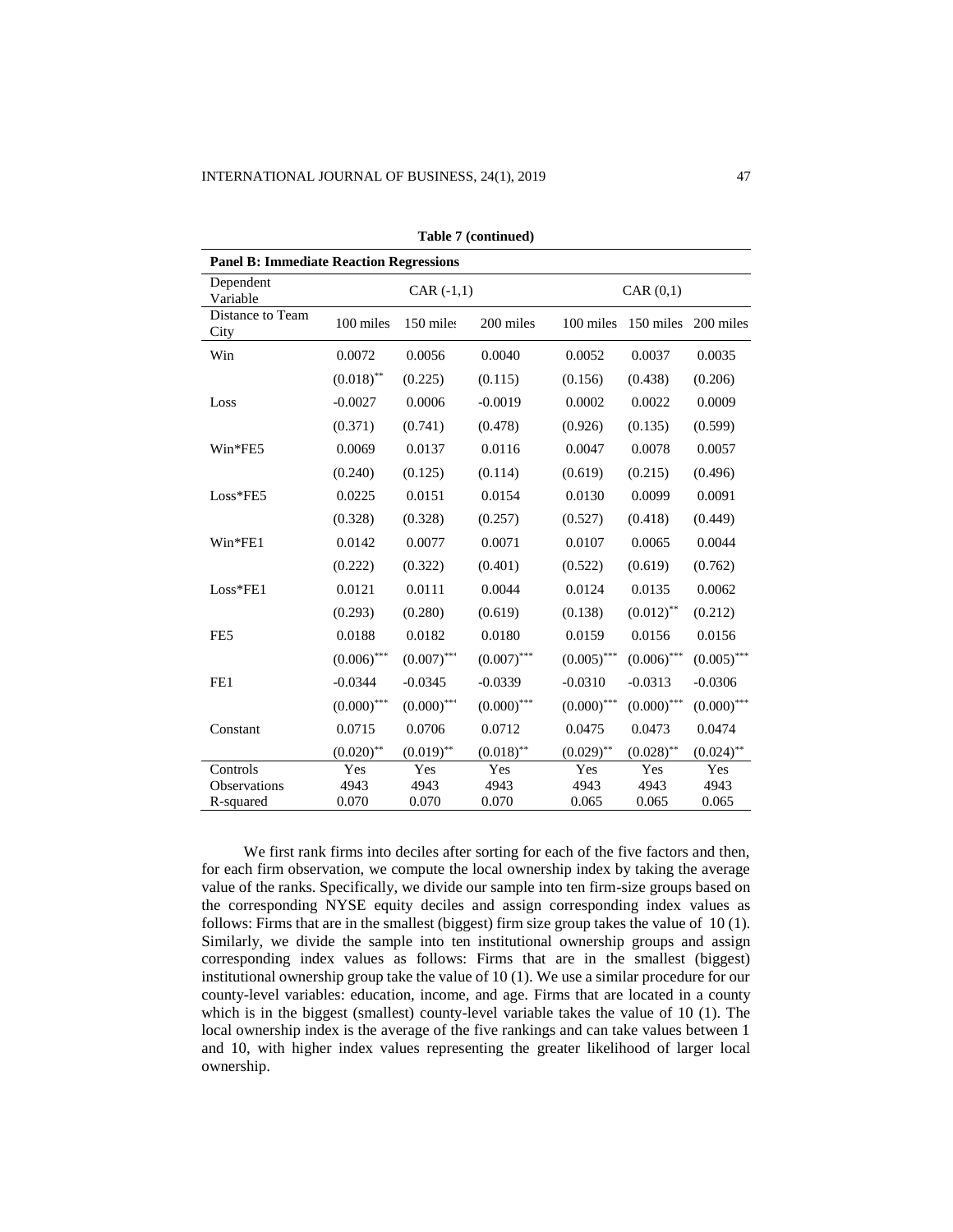To examine the impact of local ownership on our findings, we divide into two the sample of firms that announce earnings around big sports events as follows: Firms that have local index values higher (lower) than the median value of the local ownership index form the more (less) local ownership subsample. We repeat our tests for these two subsamples and present the results in Table 8. Consistent with the notion that local retail investors are the drivers of the conflicting-mood distraction effect, the results are stronger, especially for Loss\*FE5, for firms with more local ownership. Panel A shows that the magnitude of the Loss\*FE5 coefficient, especially for the firms that are located shorter distances from cities with sports teams, is about 20%-30% higher than that of the corresponding coefficients from the tests based on the full sample shown in Table 2. The effect becomes weaker as the distance to the cities with sports teams becomes bigger. The conflicting-mood distraction effect of good sports news occurs concurrently with the bad firm news—Win\*FE1—does not appear to be different between the subsamples of firms with more and less local ownership. This result is somewhat expected considering its smaller magnitude compared to the distraction effect emanating from bad sports news concurrently occurring with good earnings news—Loss\*FE5— shown in our earlier results.

Panel B presents immediate reaction results. The results for the subsample of firms with a higher fraction of local investors are consistent with the earlier tables. The coefficients for conflicting-mood distraction effects are not pronounced, as in our earlier findings. Loss has significant coefficient values that suggest a negative mood effect on all firms near cities with a losing team. Win\*FE5 is statistically significant for some columns, indicating a mood-consistent return effect when firms are within longer distances of cities with a winning team. On the other hand, the immediate reaction results obtained using the subsample of firms with less local ownership are different and somewhat opposite. Overall, the results of Table 8 suggest that a conflicting-mood distraction is more pronounced among the firms with more local ownership; these results are consistent with the notion that mood effects enhance the importance of the local component of price formation.

## **Table 8**

## Subsample tests – local ownership subsample

In Panel A, CAR (Et, Et+1) is the dependent variable for columns 1-3 and columns 7-9 whereas CAR (2,75) is the dependent variable for columns 4-6 and columns 10-12.In Panel B, CAR (-1,1) is the dependent variable for columns 1-3 and columns 7-9 whereas CAR (0,1) is the dependent variable for columns 4-6 and columns 10-12. In both panels, columns 1-6 report the results for the more local ownership subsample whereas columns 7-12 report the results for the less local ownership subsample. We divide our sample into two based on the median value of our local ownership index. If an observation's local ownership index value is greater (lower) than the median value of the index, then it is included in the more (less) local ownership subsample. The local ownership index is constructed based on firm size, institutional ownership, local income, local education and local senior citizen proportion. More details about the index are provided in the paper. This table controls for Size, B/M ratio, Log (1+ #of analysts), Reporting Lag, Earnings Volatility, and Share Turnover. Variable definitions are provided in the paper as well as Table 1 and Table 2. This table also includes controls of twodigit SIC, the day of the week, month, and year indicator variables. The control variables are not shown for brevity. Standard errors are adjusted for heteroscedasticity, clustered by the day of the announcement. Robust p-values are in parentheses (\* significant at 10%; \*\* significant at 5%; \*\*\* significant at 1%).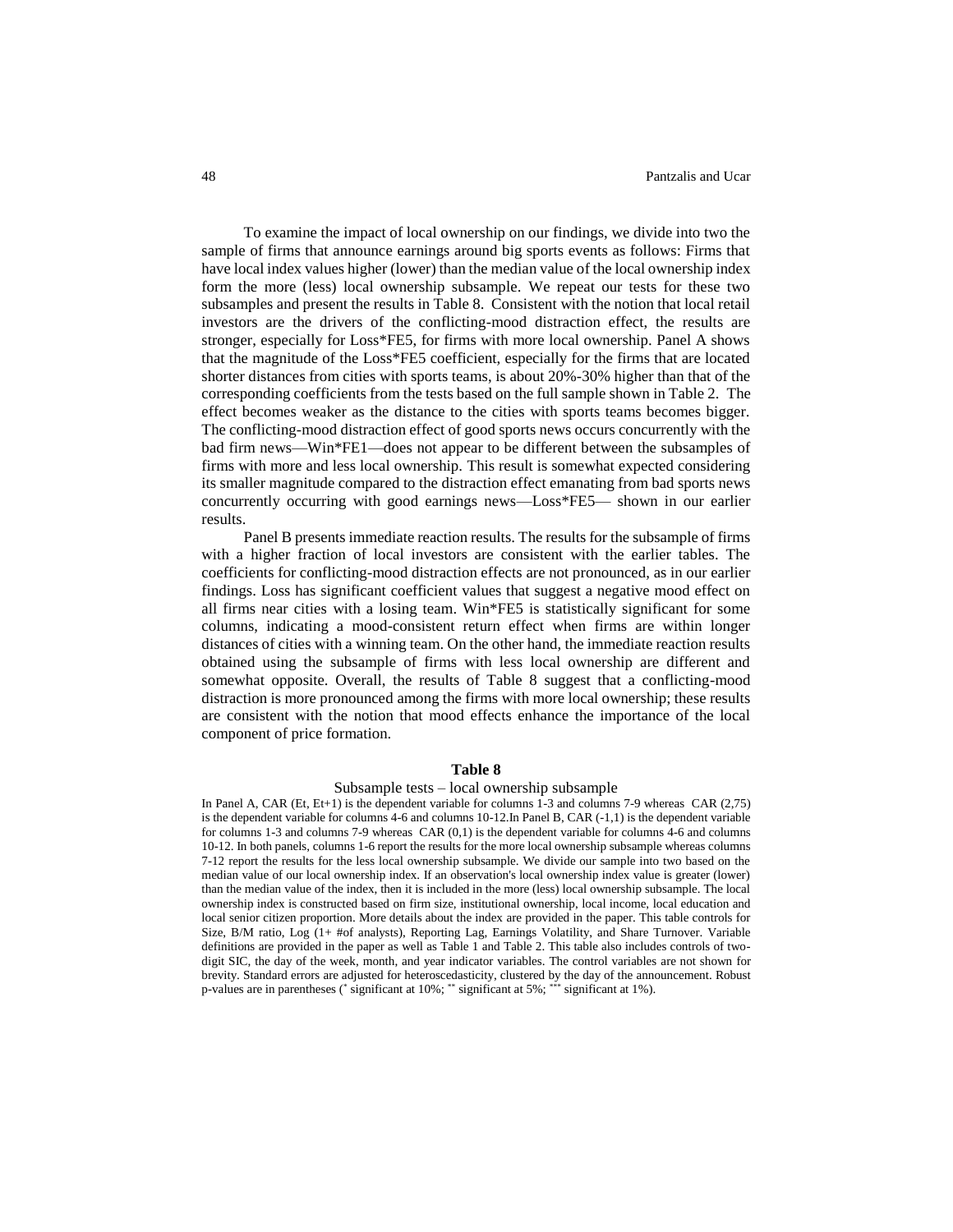# INTERNATIONAL JOURNAL OF BUSINESS, 24(1), 2019 49

| Panel A: Delayed Response (PEAD) Regressions |                      |               |              |                  |               |               |                  |                      |               |                  |               |               |  |
|----------------------------------------------|----------------------|---------------|--------------|------------------|---------------|---------------|------------------|----------------------|---------------|------------------|---------------|---------------|--|
|                                              | More Local Ownership |               |              |                  |               |               |                  | Less Local Ownership |               |                  |               |               |  |
| Dependent<br>Variable                        | $CAR(Et, Et+1)$      |               |              | CAR(2,75)        |               |               | $CAR(Et, Et+1)$  |                      |               | CAR(2,75)        |               |               |  |
| Distance to<br>Team City                     | 100 mi               | 150 mi        | 200 mi       | $100 \text{ mi}$ | 150 mi        | 200 mi        | $100 \text{ mi}$ | 150 mi               | 200 mi        | $100 \text{ mi}$ | 150 mi        | 200 mi        |  |
| Win                                          | 0.0208               | 0.0188        | 0.0082       | 0.0122           | 0.0082        | 0.0049        | 0.0119           | $-0.0069$            | 0.0024        | 0.0229           | 0.0073        | 0.0154        |  |
|                                              | (0.238)              | (0.256)       | (0.760)      | (0.581)          | (0.682)       | (0.842)       | (0.455)          | (0.710)              | (0.885)       | $(0.092)^*$      | (0.559)       | (0.300)       |  |
| Loss                                         | 0.0243               | 0.0287        | 0.0048       | 0.0239           | 0.0249        | 0.0051        | 0.0236           | 0.0175               | 0.0179        | 0.0253           | 0.0201        | 0.0189        |  |
|                                              | (0.203)              | (0.149)       | (0.758)      | (0.277)          | (0.265)       | (0.755)       | $(0.041)$ **     | $(0.074)^*$          | $(0.009)$ *** | $(0.093)^*$      | (0.140)       | $(0.081)^*$   |  |
| Win*FE5                                      | $-0.0593$            | $-0.0591$     | $-0.0456$    | $-0.0273$        | $-0.0267$     | $-0.0364$     | 0.0444           | 0.0194               | 0.0414        | 0.0323           | 0.0023        | 0.0207        |  |
|                                              | (0.265)              | (0.140)       | (0.400)      | (0.606)          | (0.530)       | (0.524)       | (0.129)          | (0.327)              | $(0.039)$ **  | (0.268)          | (0.897)       | (0.424)       |  |
| Loss*FE5                                     | 0.1247               | 0.0787        | 0.0776       | 0.1352           | 0.0926        | 0.0823        | $-0.0159$        | $-0.0032$            | $-0.0314$     | 0.0112           | 0.0102        | $-0.0274$     |  |
|                                              | $(0.036)$ **         | $(0.064)^*$   | $(0.024)$ ** | $(0.029)$ **     | $(0.069)^*$   | $(0.018)$ **  | (0.629)          | (0.910)              | (0.201)       | (0.721)          | (0.714)       | (0.214)       |  |
| Win*FE1                                      | $-0.0616$            | $-0.0553$     | $-0.0559$    | $-0.0607$        | $-0.0687$     | $-0.0871$     | $-0.0049$        | 0.0192               | $-0.0047$     | $-0.0544$        | $-0.0249$     | $-0.0475$     |  |
|                                              | $(0.068)^*$          | (0.165)       | (0.251)      | $(0.058)^*$      | (0.137)       | (0.156)       | (0.921)          | (0.776)              | (0.927)       | $(0.024)$ **     | (0.509)       | $(0.089)^*$   |  |
| Loss*FE1                                     | $-0.0384$            | $-0.0208$     | $-0.0094$    | $-0.0439$        | $-0.0254$     | $-0.0199$     | 0.0458           | 0.0256               | 0.0046        | 0.0594           | 0.0431        | 0.0256        |  |
|                                              | (0.416)              | (0.638)       | (0.836)      | (0.420)          | (0.637)       | (0.673)       | (0.166)          | (0.279)              | (0.857)       | (0.188)          | (0.202)       | (0.440)       |  |
| FE5                                          | 0.0446               | 0.0462        | 0.0442       | 0.0500           | 0.0505        | 0.0510        | 0.0233           | 0.0236               | 0.0239        | 0.0240           | 0.0249        | 0.0263        |  |
|                                              | $(0.005)$ ***        | $(0.004)$ *** | $(0.021)$ ** | $(0.001)$ ***    | $(0.001)$ *** | $(0.003)$ *** | $(0.050)^*$      | $(0.058)^*$          | $(0.045)$ **  | $(0.026)$ **     | $(0.033)$ **  | $(0.021)$ **  |  |
| FE1                                          | 0.0233               | 0.0231        | 0.0230       | 0.0331           | 0.0339        | 0.0362        | 0.0138           | 0.0134               | 0.0164        | 0.0155           | 0.0148        | 0.0180        |  |
|                                              | $(0.096)^*$          | $(0.088)^*$   | $(0.074)^*$  | $(0.081)^*$      | $(0.074)^*$   | $(0.043)$ *** | (0.411)          | (0.453)              | (0.364)       | (0.317)          | (0.364)       | (0.265)       |  |
| Constant                                     | 0.0577               | 0.0601        | 0.0625       | 0.0905           | 0.0921        | 0.0933        | $-0.1989$        | $-0.1914$            | $-0.2004$     | $-0.2123$        | $-0.2048$     | $-0.2141$     |  |
|                                              | (0.468)              | (0.469)       | (0.447)      | (0.272)          | (0.285)       | (0.277)       | $(0.002)$ ***    | $(0.002)$ ***        | $(0.001)$ *** | $(0.007)$ ***    | $(0.007)$ *** | $(0.006)$ *** |  |
| Controls                                     | Yes                  | Yes           | Yes          | Yes              | Yes           | Yes           | Yes              | Yes                  | Yes           | Yes              | Yes           | Yes           |  |
| Observations                                 | 2482                 | 2482          | 2482         | 2482             | 2482          | 2482          | 2606             | 2606                 | 2606          | 2606             | 2606          | 2606          |  |
| R-squared                                    | 0.058                | 0.057         | 0.056        | 0.067            | 0.065         | 0.065         | 0.069            | 0.067                | 0.068         | 0.069            | 0.068         | 0.068         |  |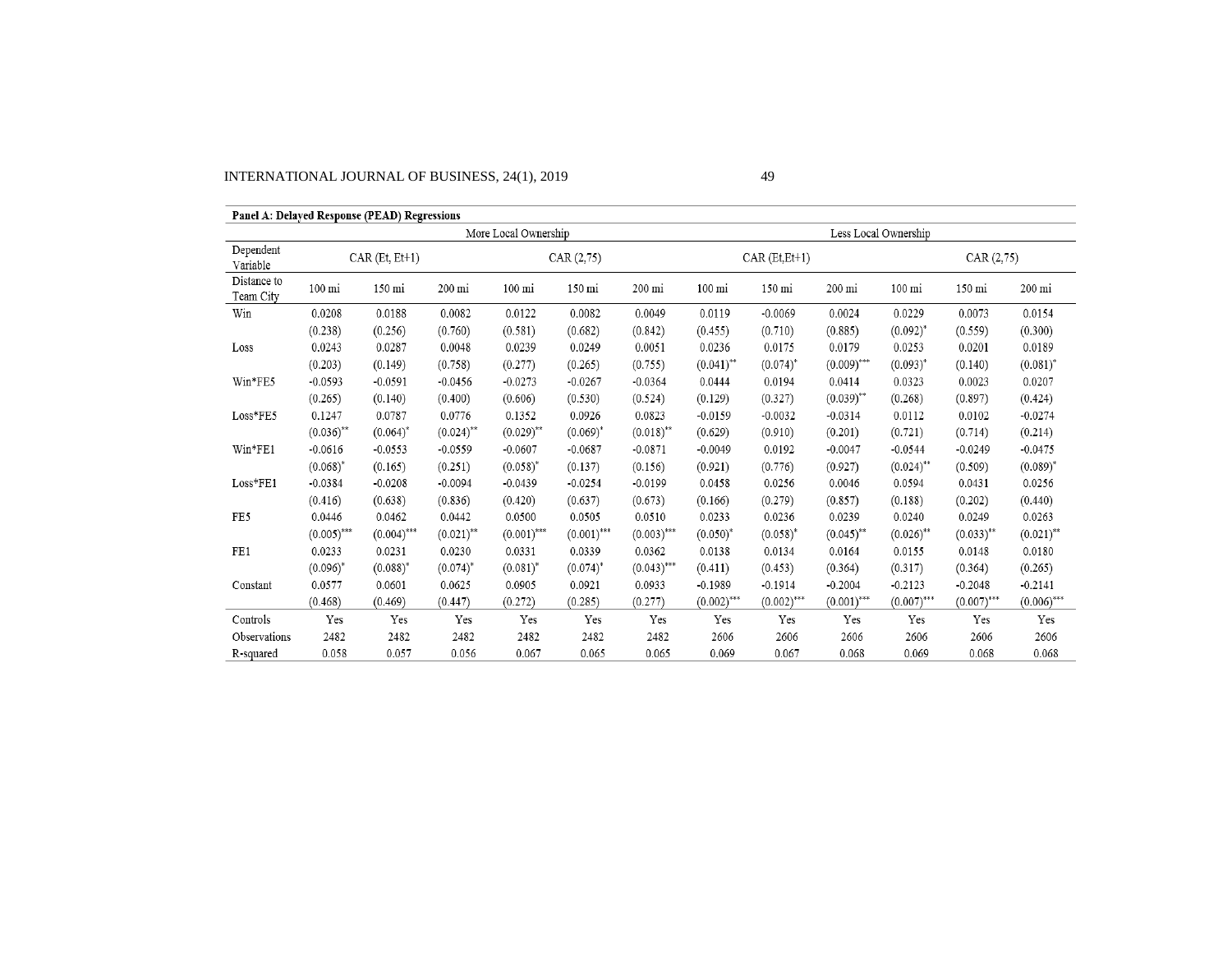50 Pantzalis and Ucar

|                          | More Local Ownership |                         |              |                  |               |               |               | Less Local Ownership    |               |               |               |               |  |
|--------------------------|----------------------|-------------------------|--------------|------------------|---------------|---------------|---------------|-------------------------|---------------|---------------|---------------|---------------|--|
| Dependent<br>Variable    | $CAR(-1,1)$          |                         |              | CAR(0,1)         |               |               | $CAR(-1,1)$   |                         |               | CAR(0,1)      |               |               |  |
| Distance to<br>Team City | 100 mi               | 150 mi                  | 200 mi       | $100 \text{ mi}$ | 150 mi        | 200 mi        | 100 mi        | 150 mi                  | 200 mi        | 100 mi        | 150 mi        | 200 mi        |  |
| Win                      | 0.0015               | $-0.0012$               | 0.0016       | $-0.0009$        | $-0.0028$     | 0.0018        | 0.0093        | 0.0104                  | 0.0051        | 0.0055        | 0.0073        | 0.0042        |  |
|                          | (0.625)              | (0.870)                 | (0.750)      | (0.898)          | (0.773)       | (0.834)       | $(0.035)$ **  | $(0.090)^*$             | (0.313)       | (0.263)       | (0.208)       | (0.356)       |  |
| Loss                     | $-0.0130$            | $-0.0084$               | $-0.0086$    | $-0.0106$        | $-0.0071$     | $-0.0064$     | 0.0097        | 0.0111                  | 0.0044        | 0.0124        | 0.0132        | 0.0071        |  |
|                          | $(0.047)$ **         | $(0.012)$ <sup>**</sup> | $(0.025)$ ** | $(0.034)$ **     | $(0.062)^*$   | (0.121)       | $(0.021)$ **  | $(0.045)$ <sup>**</sup> | (0.158)       | $(0.001)$ *** | $(0.002)$ *** | $(0.040)$ **  |  |
| Win*FE5                  | 0.0143               | 0.0248                  | 0.0212       | 0.0110           | 0.0190        | 0.0111        | 0.0107        | 0.0082                  | 0.0080        | 0.0183        | 0.0067        | 0.0087        |  |
|                          | (0.160)              | (0.105)                 | $(0.072)^*$  | (0.475)          | $(0.081)^*$   | (0.327)       | $(0.081)^*$   | (0.103)                 | (0.522)       | $(0.032)$ **  | (0.374)       | (0.544)       |  |
| $\textsc{Loss*FE5}$      | 0.0342               | 0.0270                  | 0.0227       | 0.0232           | 0.0193        | 0.0167        | 0.0016        | $-0.0048$               | 0.0021        | $-0.0009$     | $-0.0036$     | $-0.0020$     |  |
|                          | (0.345)              | (0.302)                 | (0.313)      | (0.478)          | (0.381)       | (0.405)       | (0.933)       | (0.785)                 | (0.835)       | (0.938)       | (0.752)       | (0.823)       |  |
| Win*FE1                  | 0.0103               | 0.0036                  | 0.0036       | 0.0130           | 0.0076        | 0.0037        | 0.0270        | 0.0264                  | 0.0167        | 0.0090        | 0.0100        | 0.0035        |  |
|                          | (0.410)              | (0.793)                 | (0.796)      | (0.297)          | (0.660)       | (0.836)       | $(0.096)^*$   | (0.163)                 | (0.226)       | (0.723)       | (0.661)       | (0.875)       |  |
| $Loss*FE1$               | 0.0194               | 0.0177                  | 0.0156       | 0.0211           | 0.0153        | 0.0128        | 0.0064        | 0.0041                  | $-0.0116$     | $-0.0004$     | 0.0138        | $-0.0024$     |  |
|                          | (0.439)              | (0.420)                 | (0.282)      | (0.224)          | (0.317)       | (0.222)       | (0.853)       | (0.894)                 | (0.397)       | (0.991)       | (0.430)       | (0.765)       |  |
| FE5                      | 0.0151               | 0.0140                  | 0.0138       | 0.0121           | 0.0112        | 0.0115        | 0.0219        | 0.0220                  | 0.0216        | 0.0193        | 0.0196        | 0.0195        |  |
|                          | $(0.021)$ **         | $(0.036)$ **            | $(0.034)$ ** | $(0.023)$ **     | $(0.037)$ **  | $(0.037)$ **  | $(0.003)$ *** | $(0.003)$ ***           | $(0.005)$ *** | $(0.002)$ *** | $(0.002)$ *** | $(0.003)$ *** |  |
| FE1                      | $-0.0345$            | $-0.0344$               | $-0.0346$    | $-0.0297$        | $-0.0294$     | $-0.0291$     | $-0.0339$     | $-0.0342$               | $-0.0325$     | $-0.0312$     | $-0.0325$     | $-0.0308$     |  |
|                          | $(0.002)$ ***        | $(0.003)$ ***           | $(0.002***$  | $(0.001)$ ***    | $(0.002)$ *** | $(0.001)$ *** | $(0.002)$ *** | $(0.002)$ ***           | $(0.001)$ *** | $(0.004)$ *** | $(0.003)$ *** | $(0.003)$ *** |  |
| Constant                 | 0.0521               | 0.0534                  | 0.0546       | 0.0342           | 0.0353        | 0.0358        | 0.0453        | 0.0454                  | 0.0461        | 0.0247        | 0.0269        | 0.0258        |  |
|                          | (0.151)              | (0.118)                 | (0.113)      | $(0.061)^*$      | $(0.048)$ **  | $(0.050)^*$   | $(0.010)$ *** | $(0.006)$ ***           | $(0.003)$ *** | $(0.005)$ *** | $(0.000)$ *** | $(0.000)$ *** |  |
| Controls                 | Yes                  | Yes                     | Yes          | Yes              | Yes           | Yes           | Yes           | Yes                     | Yes           | Yes           | Yes           | Yes           |  |
| Observations             | 2482                 | 2482                    | 2482         | 2482             | 2482          | 2482          | 2606          | 2606                    | 2606          | 2606          | 2606          | 2606          |  |
| R-squared                | 0.081                | 0.081                   | 0.081        | 0.080            | 0.080         | 0.080         | 0.091         | 0.092                   | 0.090         | 0.082         | 0.084         | 0.081         |  |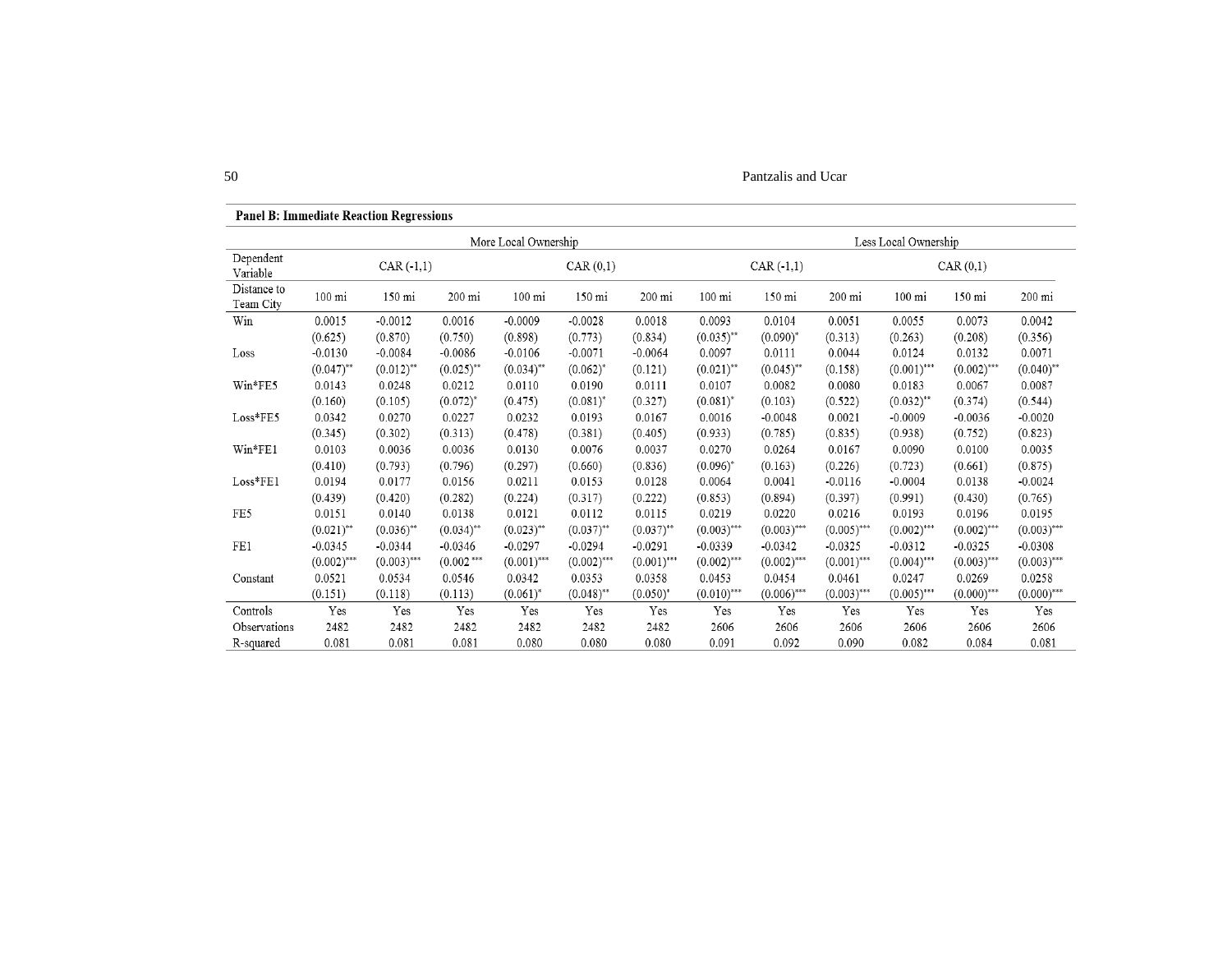## **V. CONCLUSION**

Technological advances provide investors with fast access to a vast number of information resources that facilitate the availability of large amounts of all types of information. Given investors' limited cognitive capacity (Kahneman, 1973), overexposure to information may come with a cost in the form of distraction and limited attention to relevant information. In this paper, we extend the literature on *PEAD* and investor inattention, which, until this study, primarily was limited to how calendar and time effects and attention-grabbing events interfere with investors' information processing capacity and cause underreactions to the firms' news.

We analyze investors' abilities to process fundamentals-related (firms') information when it is inconsistent with the mood state they are experiencing. In support of the conflicting-mood distraction hypothesis, we show that the combination of earnings-surprise content and the corresponding type of mood associated with a major sports event is important in determining investor distraction. Consistent with our conflicting-mood investor distraction hypothesis, we find stronger post-earnings announcement drift and delayed response ratio and weaker immediate volume reaction when the earnings news content is inconsistent with the local sports mood. Moreover, our findings suggest that investor distraction evolves primarily through the local investor base channel, which has not

# **ENDNOTES**

- 1. Limited investor attention is one of the explanations put forth by the literature for underreaction-related anomalies (e.g., Francis et al. (1992), Bagnoli et al. (2005), DellaVigna and Pollet (2009), and Hou et al. (2009).) Hirshleifer et al. (2009) provide an example of how investors struggle to process multiple stimuli and perform multiple tasks at the same time. Investor attention also helps to explain other financial outcomes such as initial valuation of IPOs (Colaco et al., 2017).
- 2. The psychology literature suggests this asymmetric reaction to bad news and good news is rooted in the fact that negative information induces a greater influence on people's impressions than positive information does (e.g., Ronis and Lipinski, 1985; Singh and Teoh, 2000; Van der Pligt and Eiser, 1980).
- 3. See Schwarz et al. (1987), Arkes, et al. (1988), and Hirt et al. (1992) among others. Edmans et al. (2007) also use the aforementioned psychological evidence of a link between sports and mood to motivate and examine whether stock prices indices reflect investor sentiment related to soccer games' results.
- 4. See Edmans et al*.* (2007), Ashton et al. (2003), and Berument and Yucel (2005) among others.
- 5. [http://news.gallup.com/poll/183689/industry-grows-percentage-sports-fans-steady.](http://news.gallup.com/poll/183689/industry-grows-percentage-sports-fans-steady.aspx) [aspx,](http://news.gallup.com/poll/183689/industry-grows-percentage-sports-fans-steady.aspx) [http://news.gallup.com/poll/4735/sports.aspx.](http://news.gallup.com/poll/4735/sports.aspx)
- 6. http://news.gallup.com/poll/183689/industry-grows-percentage-sports-fans-steady. aspx
- 7. http://tvbythenumbers.zap2it.com/more-tv-news/the-100-most-watched-tv-program s-of-2017-super-bowl-li-laps-the-field/
- 8. [https://deadspin.com/which-teams-have-the-best-local-fan-bases-1521626155,](https://deadspin.com/which-teams-have-the-best-local-fan-bases-1521626155) [http:](http://www.nielsen.com/us/en/insights/reports/2014/year-in-the-sports-media-report-2013.html?afflt=ntrt15340001&afflt_uid=UN9ekCv9Go8.ffB0pDfRgaexo8EsW4-raA..&afflt_uid_2=AFFLT_ID_2) [//www.nielsen.com/us/en/insights/reports/2014/year-in-the-sports-media-report-20](http://www.nielsen.com/us/en/insights/reports/2014/year-in-the-sports-media-report-2013.html?afflt=ntrt15340001&afflt_uid=UN9ekCv9Go8.ffB0pDfRgaexo8EsW4-raA..&afflt_uid_2=AFFLT_ID_2)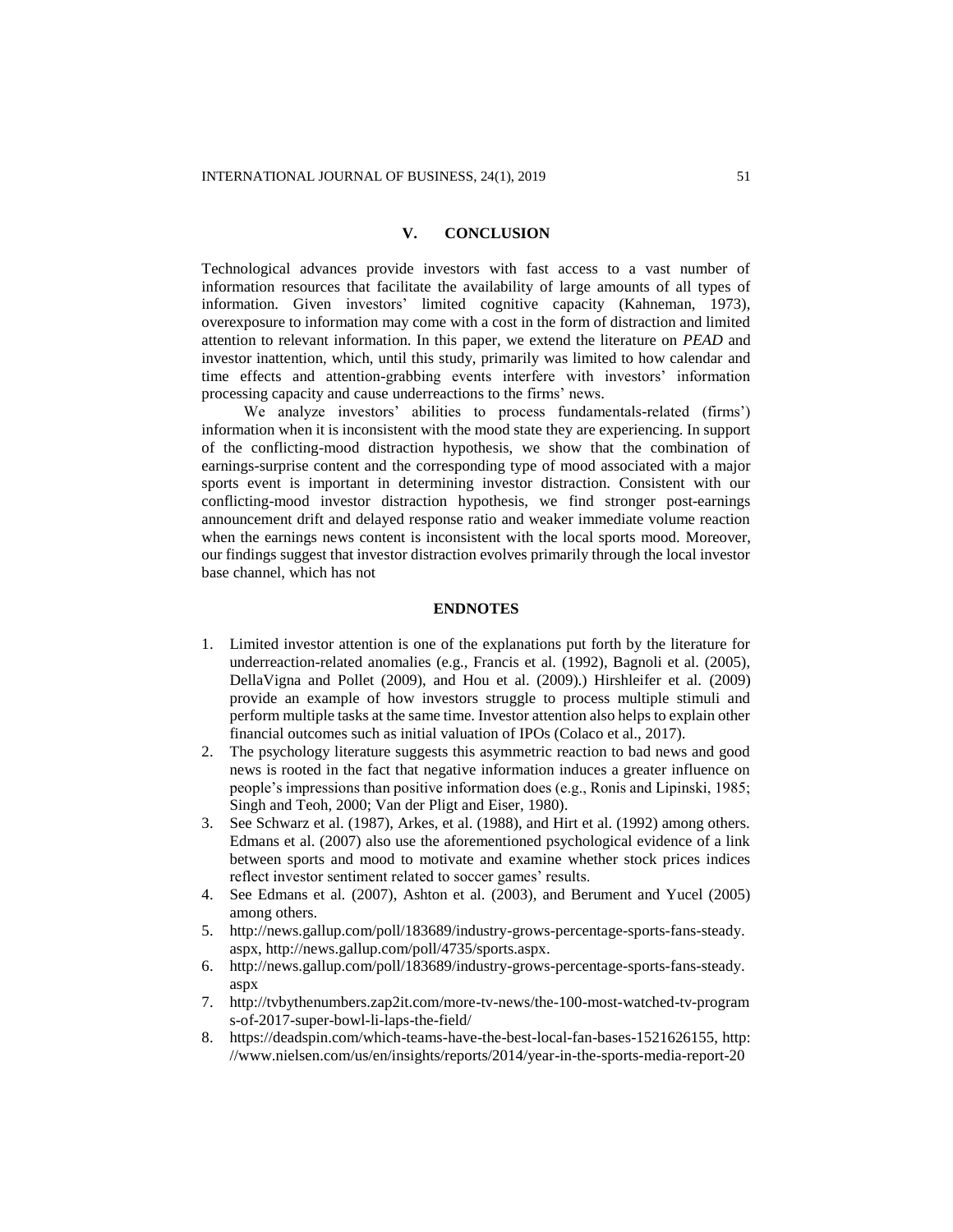[13.html?afflt=ntrt15340001&afflt\\_uid=UN9ekCv9Go8.ffB0pDfRgaexo8EsW4-ra](http://www.nielsen.com/us/en/insights/reports/2014/year-in-the-sports-media-report-2013.html?afflt=ntrt15340001&afflt_uid=UN9ekCv9Go8.ffB0pDfRgaexo8EsW4-raA..&afflt_uid_2=AFFLT_ID_2) [A.&afflt\\_uid\\_2=AFFLT\\_ID\\_2](http://www.nielsen.com/us/en/insights/reports/2014/year-in-the-sports-media-report-2013.html?afflt=ntrt15340001&afflt_uid=UN9ekCv9Go8.ffB0pDfRgaexo8EsW4-raA..&afflt_uid_2=AFFLT_ID_2)

- 9. Francis et al. (1992), and Bagnoli et al. (2005) show limited attention associated with event occurrence during non-trading hours, whereas others show that this is the case on Fridays (DellaVigna and Pollet (2009)), down market periods (Hou, Peng, and Xiong, 2009), and low trading volume (Hou, Peng, and Xiong, 2009). Hirshleifer et al. (2009) suggest that a high number of earnings announcements in a given day limits the immediate reaction to a firm's earnings surprise in that day and strengthens the post-announcement drift of the firm.
- 10. Those websites are: http://www.nfl.com/superbowl/history, http://www.basketballreference.com/playoffs/, http://www.sports-reference.com/cbb/postseason/, http:// www.pro-football-reference.com/super-bowl/, [http://www.baseball-reference.com/](http://www.baseball-reference.com/postseason/) [postseason/,](http://www.baseball-reference.com/postseason/) [http://www.cbssports.com/collegebasketball/ncaa-tournament/history/](http://www.cbssports.com/collegebasketball/ncaa-tournament/history/%20yearbyyear)  [yearbyyear.](http://www.cbssports.com/collegebasketball/ncaa-tournament/history/%20yearbyyear)
- 11. [http://www.nflfootballstadiums.com/NFL-Football-Stadium-Reviews.htm,](http://www.nflfootballstadiums.com/NFL-Football-Stadium-Reviews.htm) http:// www.baseball-statistics.com/Ballparks/, [http://basketball.ballparks.com/,](http://basketball.ballparks.com/) [http://](http://www.sportmapworld.com/) [www.sportmapworld.com/](http://www.sportmapworld.com/) (accessed in April 2011).
- 12. We have also experimented with other deflators without obtaining materially different results.
- 13. Following DellaVigna and Pollet (2009) we also use CAR (2, 75) as an alternative measure of PEAD. Note that the CAR (2, 75) trading day windows will not always accurately capture PEAD because a firm can announce its next earnings earlier (later) than the end of a fiscal quarter.
- 14. See the discussions in Beevers and Carver (2003) and Cavanagh et al. (2011) related to attentional shifts and biases. Also see Ronis and Lipinski (1985), Singh and Teoh (2000), Van der Pligt and Eiser (1980)) that suggest a greater impact of negative information signals on impressions.
- 15. Investors' income and education are important in determining (especially individual) investors' stock market participation and thus local stock ownership (e.g., Hong et al., 2008; Brown et al., 2008). Previous studies of stock market participation also control for investor age (e.g., Hong et al., 2006; Brown et al., 2008). Moreover, older local investors are influential and can affect corporate policies (Becker et al., 2011).
- 16. If some factors have missing values for a given firm's observations, then we use the remaining factors to compute the local ownership index value.

## **REFERENCES**

- Arkes, H., L. Herren, and A. Isen, 1988, "The Role of Potential Loss in the Influence of Effect on Risk-taking Behavior." *Organizational Behavior and Human Decision Processes,* 42, 181–193.
- Agarwal, S., R. Duchin, and D. Sosyura, 2012, "In the Mood for a Loan: The Causal Effect of Sentiment on Credit Origination." *National University of Singapore, University of Washington, and University of Michigan Working paper.*
- Ashton, J., B. Gerrard, and R. Hudson, 2003, "Economic Impact of National Sporting Success: Evidence from the London Stock Exchange." *Applied Economic Letters*, 10, 783–785.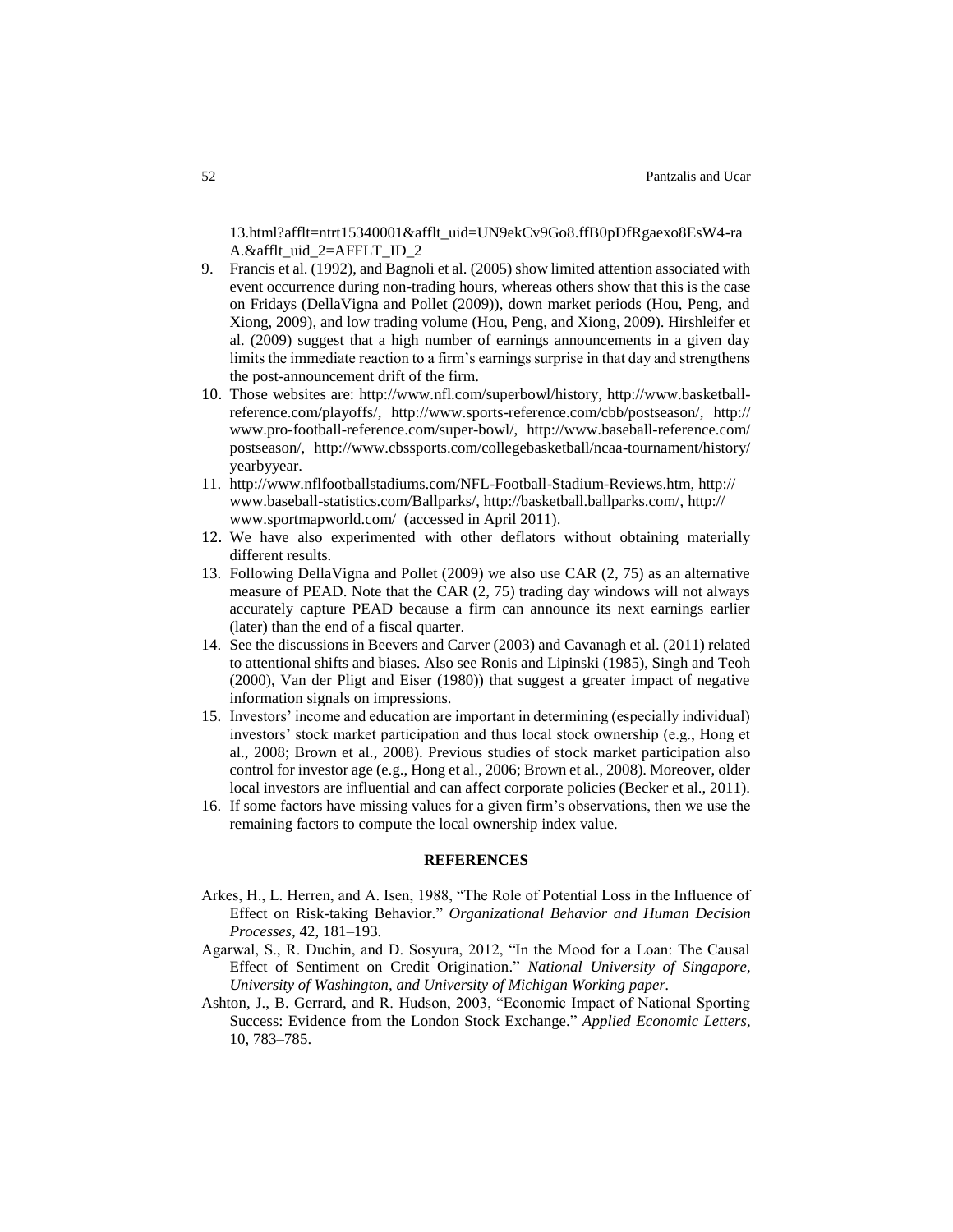- Bagnoli, M., M.B. Clement, and S.G. Watts, 2005, "Around-the-clock Media Coverage and the Timing of Earnings Announcements." *Purdue University Working paper*.
- Becker, B., Z. Ivkovic, and S. Weisbenner, 2011, ["Local Dividend Clienteles.](http://www.nber.org/papers/w15175)" *[Journal](http://www.afajof.org/journal/browse.asp)  [of Finance](http://www.afajof.org/journal/browse.asp)*, 66, 655–684.
- Beevers, C.G. and C.S. Carver, 2003, "Attentional Bias and Mood Persistence as Prospective Predictors of Dysphoria." *Cognitive Therapy and Research* 27, 619– 637.
- Berument, H., and E.M. Yucel, 2005, "Long live Fenerbahce: Production Boosting Effects of Soccer in Turkey." *Journal of Economic Psychology*, 26, 842–861.
- Bodoh-Creed, A., 2015, "Mood, Memory, and the Evaluation of Asset Prices." *University of California, Berkeley Working Paper.*
- Brown, J.R., Z. Ivkovic, P.A. Smith, and S. Weisbenner, 2008, "Neighbors Matter: Causal Community Effects and Stock Market Participation." *Journal of Finance*, 63 1509–1531.
- Carroll, D., S. Ebrahim, K. Tilling, J. Macleod, and G.D. Smith, 2002, "Admissions for Myocardial Infarction and World Cup Football: Database Survey." *British Medical Journal*, 325, 1439–1442.
- Cavanagh, S.R., H.L. Urry, and L.M. Shin, 2011, "Mood-Induced Shifts in Attentional Bias to Emotional Information Predict Ill- and Well-being." *Emotion*, 11, 241–248.
- Colacao*,* H.M.J., A. Cesari, and, S.P. Hegde, 2017, "Retail Investor Attention and IPO Valuation." *European Financial Management*, 23, 691–727.
- Coval, J.D., and T.J. Moskowitz, 1999, "Home Bias at Home: Local Equity Preference in Domestic Portfolios." *Journal of Finance*, 54, 2045–2073.
- DellaVigna, S., and J.M. Pollet, 2009, "Investor Inattention and Friday Earnings Announcements." *Journal of Finance*, 64, 709–749.
- Edmans, A., D. Garcia, and O. Norli, 2007, "Sports Sentiment and Stock Returns." *Journal of Finance* 62, 1967–1998.
- Forgas, J. P., 1992, "Affect in Social Perceptions: Research, Evidence and an Integrative Model." in: W. Stroebeand and M. Hewstone (eds.), *European Review of Social Psychology*, Vol. 3. Wiley, New York, pp.183–224.
- Francis, J., D. Pagach, and J. Stephan, 1992, "The Stock Market Response to Earnings Announcements Released during Trading versus Nontrading Periods." *Journal of Accounting Research*, 30, 165–184.
- Gardner, M.P., 1985, "Mood States and Consumer Behavior: A Critical Review." *Journal of Consumer Research*, 12, 281–300.
- Hatfield, E., J.T. Cacioppo, and R.L. Rapson, 1993, "Emotional Contagion." *Current Directions in Psychological Science*, 2, 96–99.
- Hirshleifer, D., S.S. Lim, and S.H. Teoh, 2009, "Driven to Distraction: Extraneous Events and Underreaction to Earnings News." *Journal of Finance*, 64, 2289–2325.
- Hirt, E. R., G.A. Erickson, C. Kennedy, and D. Zillmann, 1992, "Costs and Benefits of Allegiance: Changes in Fans' Self-Ascribed Competencies after Team Victory versus Defeat." *Journal of Personality and Social Psychology*, 63, 724–738.
- Hong, H., J.D. Kubik, and J.C. Stein, 2006, "Social Interaction and Stock-market Participation." *Journal of Finance*, 59, 137–163.
- Hong, H., J.D. Kubik, and J.C. Stein, 2008, "The Only Game in Town: Stock-Price Consequences of Local Bias." *Journal of Financial Economics*, 90, 20–37.